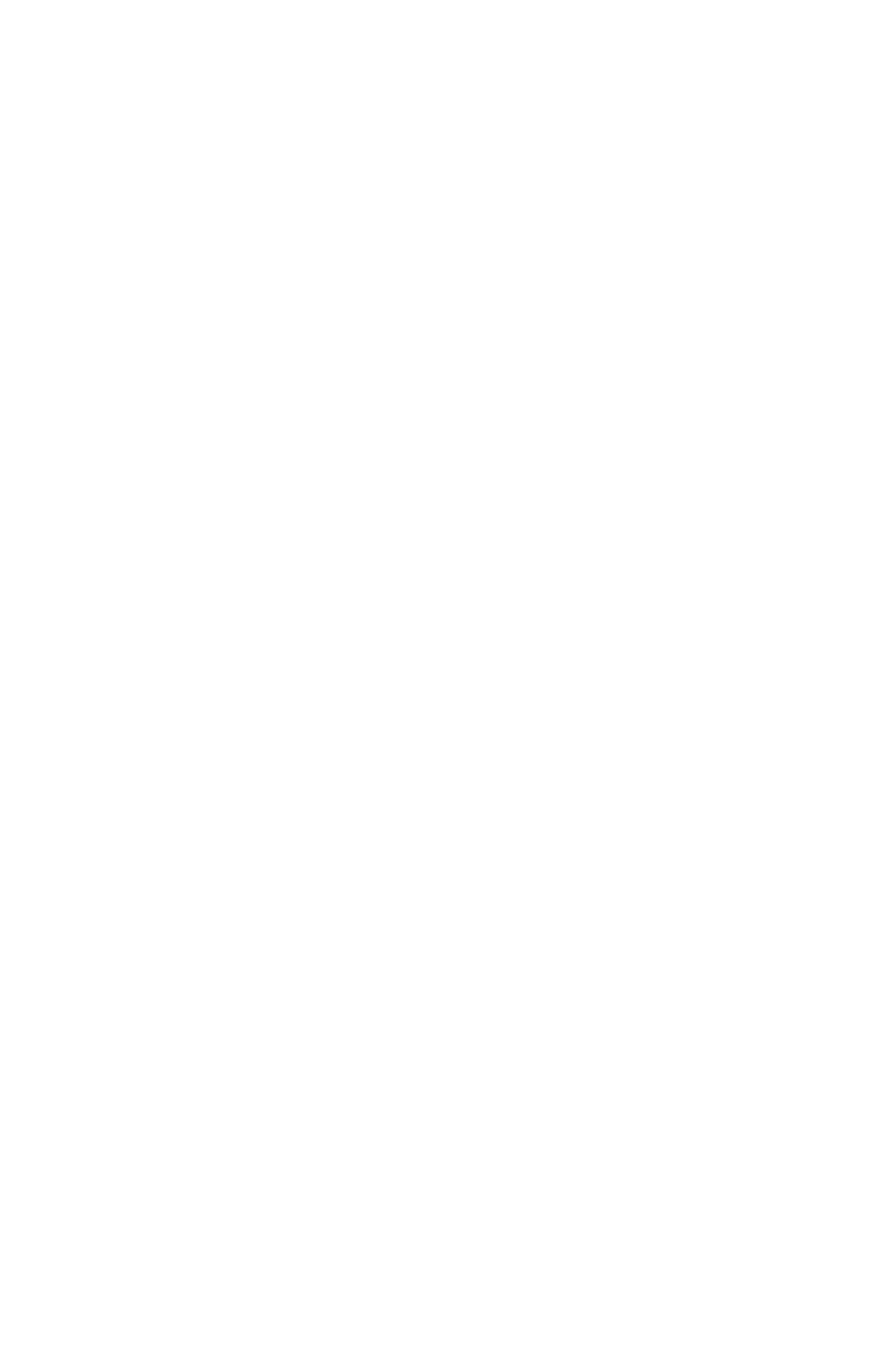# **TABLE OF CONTENTS**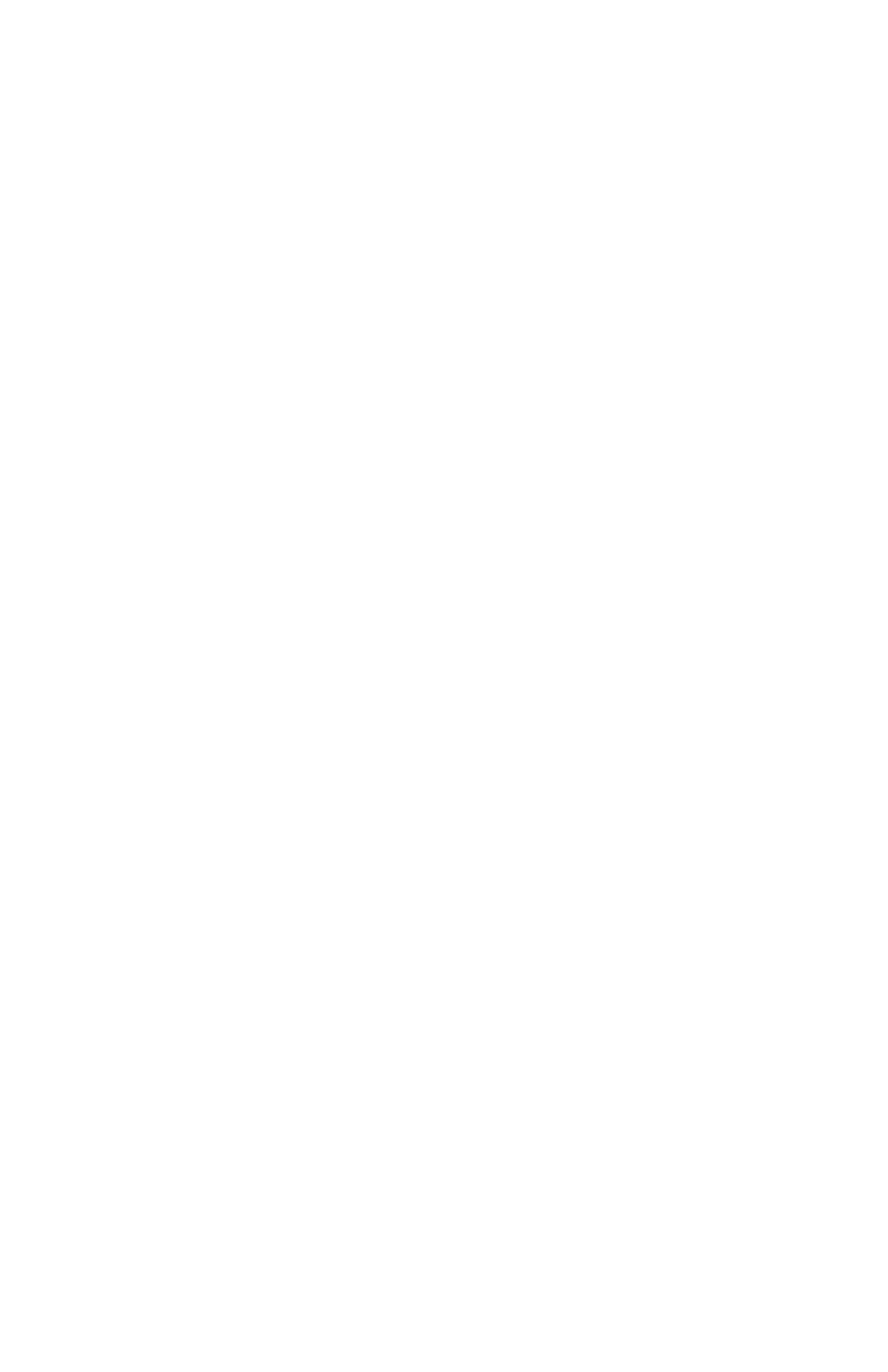# **AUCTIONEER ASSOCIATIONS**

#### **ASSOCIATED AUCTIONEERS OF AMERICA, INC.**

www.aaoa-wv.org

*President* Chuck Moore (304) 421-0565 chuck.moore@aaoa-wv.com

> *Executive Secretary/Treasurer* Oscar E. Click (304) 895-3640 oeclick50@gmail.com

#### **NATIONAL AUCTIONEERS ASSOCIATION**

www.auctioneers.org 8880 Ballentine Overland Park, KS 66214 (913) 541-8084 – (888) 541-8084

#### **WEST VIRGINIA AUCTIONEERS ASSOCIATION**

www.wvaa.org

*President* President Rob Fouss foussauction@gmail.com

#### **WEST VIRGINIA PROFESSIONAL AUCTIONEER ASSOCIATION**

*President* Madison Williams (304) 428-4967 madisonwilliams@suddenlink.net

> *Executive Officer* Jeff Little (304) 428-8702

Seminars are provided by the various auctioneer associations and WVU Extension Offices around the state. Announcements of upcoming seminars are posted on the Department of Agriculture website, https://agriculture.wv.gov, printed in The Market Bulletin and through the sponsoring organizations' newsletters.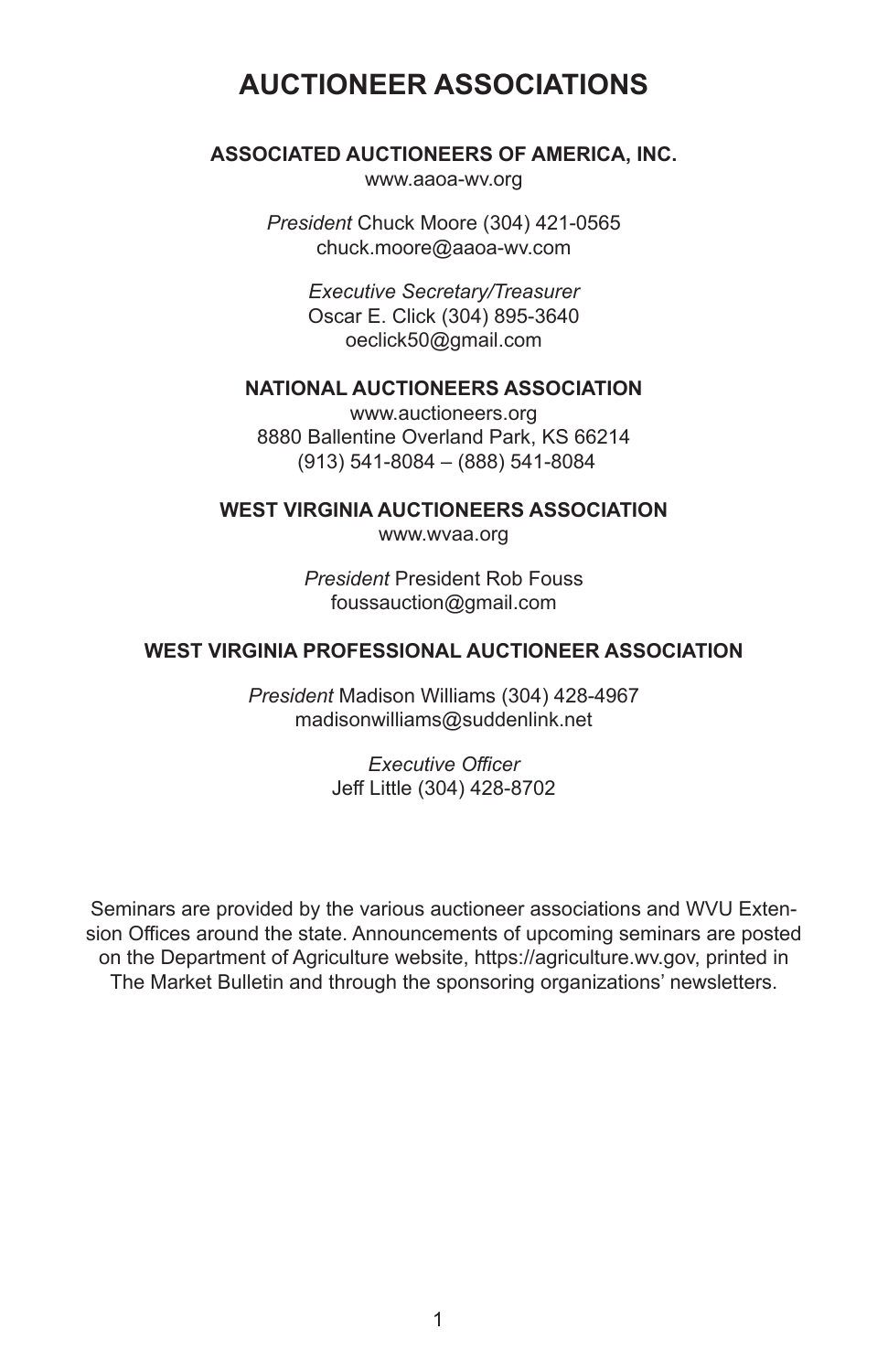## **RELATED CONTACT INFORMATION**

For questions regarding:

**Business Licenses:** West Virginia Secretary of State (304) 558-6000

#### **State Sales Tax:**

West Virginia State Tax Department (304) 558-3333

#### **Real Estate Sales:**

West Virginia Real Estate Commission (304) 558-3555

#### **Firearms Sales:**

Department of the Justice Bureau of Alcohol, Tobacco, Firearms and Explosives (ATF)

West Virginia Field Offices:

Charleston II Field Office (Industry Operations) (304) 340-7820

Clarksburg Satellite Office (Industry Operations) (304) 842-9830

Wheeling Satellite Office (Industry Operations) (304) 232-4170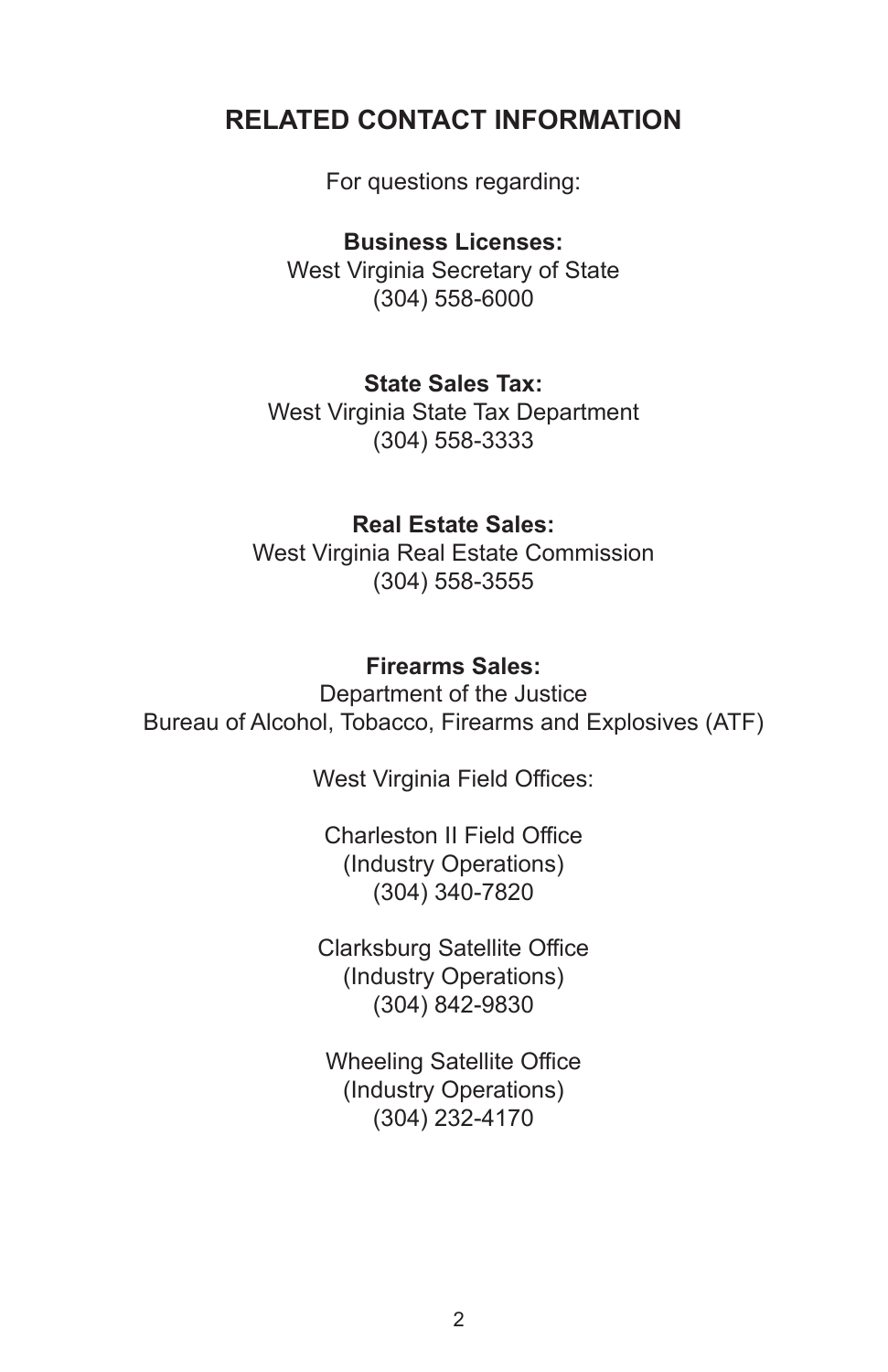# **EXAMINATIONS**

Examinations for auctioneers and apprentice auctioneers are held a minimum of two times each year. Applicants must apply at least two (2) weeks prior to the examination date in order to participate.

The apprentice auctioneer's examination consists of a written examination.

The auctioneer examination consists of both a written and oral examination.

More information on the examinations can be found in W.Va. Code §19-2C-5a.

To obtain an application, visit the WVDA website at agriculture.wv.gov or call (304) 558- 3200.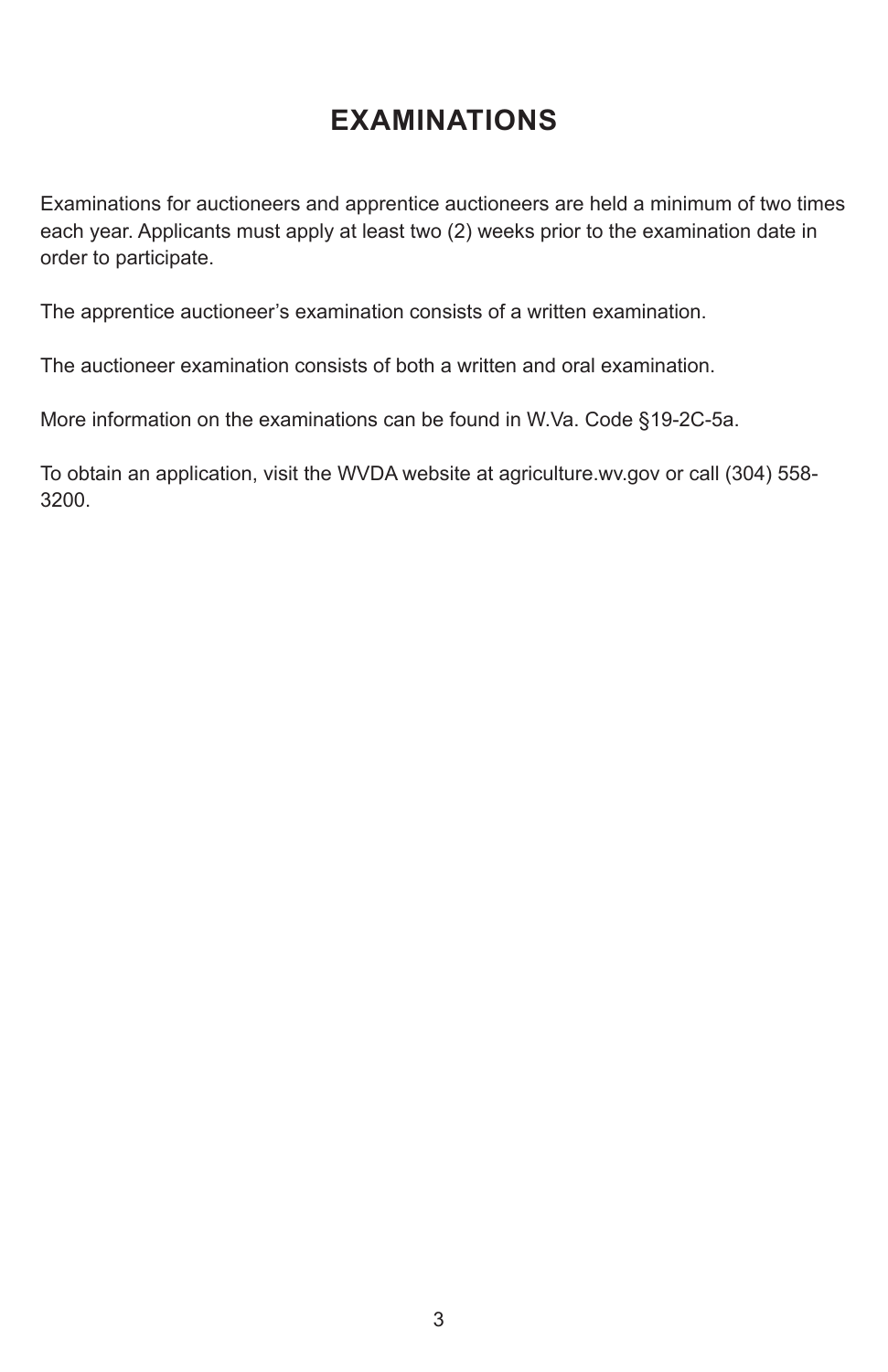### **RECENT RULE/LAW CHANGES**

CHANGES EFFECTIVE APRIL 25, 2022.

- Application §61-11B-3
- License Renewal §61-11B-6
- Licensing and Fees §61-11B-16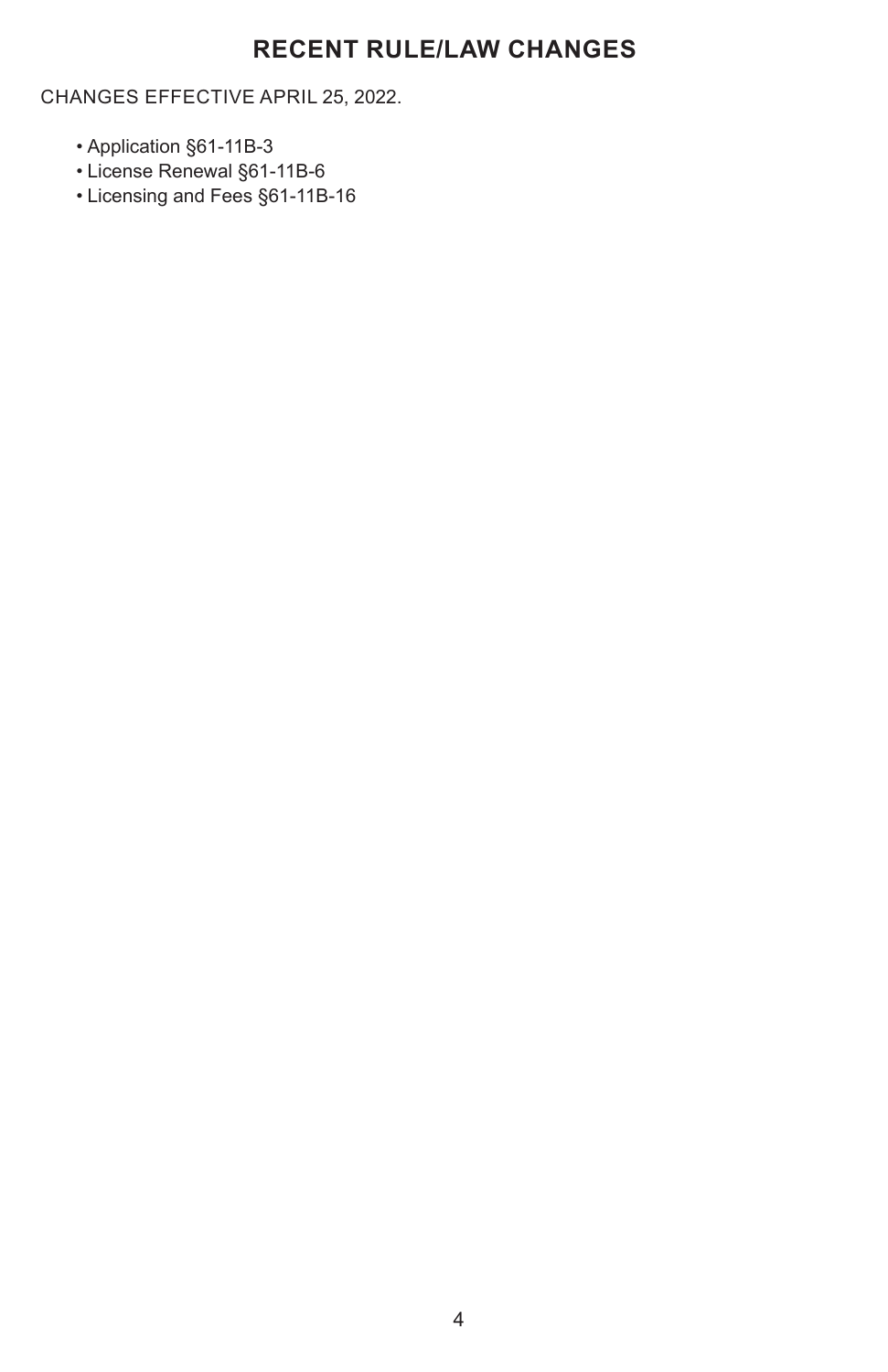#### **WEST VIRGINIA CODE CHAPTER 19. AGRICULTURE ARTICLE 2C. AUCTIONEERS**

#### **§19-2C-1. Definitions.**

For the purposes of this article:

(a) "Absolute auction" means the sale of real or personal property at auction whereby every item offered from the block is sold to the highest bidder without reserve and without the requirements of a minimum bid or other conditions which limit the sale other than to the highest bidder.

(b) "Auctioneer" means a person who sells goods or real estate at public auction for another on commission or for other compensation.

(c) "Commissioner" means the Commissioner of Agriculture of West Virginia.

(d) "Department" means the West Virginia Department of Agriculture.

(e) "Escrow account" means a separate custodial or trust fund account maintained by the auctioneer.

(f) "Estate auction" means the sale at auction of property of a specified deceased person or the property of a specified living person"s estate. Estate auctions may contain property other than that of the specified living or deceased person. However, the inclusion of additional property must be included in all advertising and auction announcements.

(g) "In this state" means that an auction satisfies one of the following criteria:

(1) The auctioneer performed the auction within the borders of the State of West Virginia;

(2) The auctioneer is selling items for a person located in the State of West Virginia;

(3) The auctioneer is auctioning real or personal property located in the State of West Virginia;

(4) The auctioneer delivers purchased property to a location in the State of West Virginia; or

(5) The auctioneer is otherwise subject to the laws, including taxation authority, of the State of West Virginia.

(h) "Public auction" or "auction" means any public sale of real or personal property in any manner, whether in-person, via written offers or bids, or online, when offers or bids are made by prospective purchasers and the property sold to the highest bidder.

#### **§19-2C-2. License required; exceptions.**

(a) Except as provided in subsection (b) of this section, no person shall conduct an auction as an auctioneer in this state unless he or she shall have first obtained from the commissioner a license therefor.

(b) The provisions of this section do not apply to:

(1) Persons conducting sales at auctions conducted by or under the direction of any public authority or pursuant to any judicial order or direction or to any sale required by law to be at auction;

(2) The owner of any real or personal property when personally sold at auction by the owner and the owner has not personally conducted an auction within the previous 12-month period;

(3) Persons conducting sales pursuant to a deed of trust;

(4) Fiduciaries of estates when selling real or personal property of the estate;

(5) Persons conducting sales without compensation on behalf of charitable, religious,

fraternal, or other nonprofit organizations: Provided, That the commissioner shall promulgate rules to limit the number of charitable auctions an exempt person may perform in a 12-month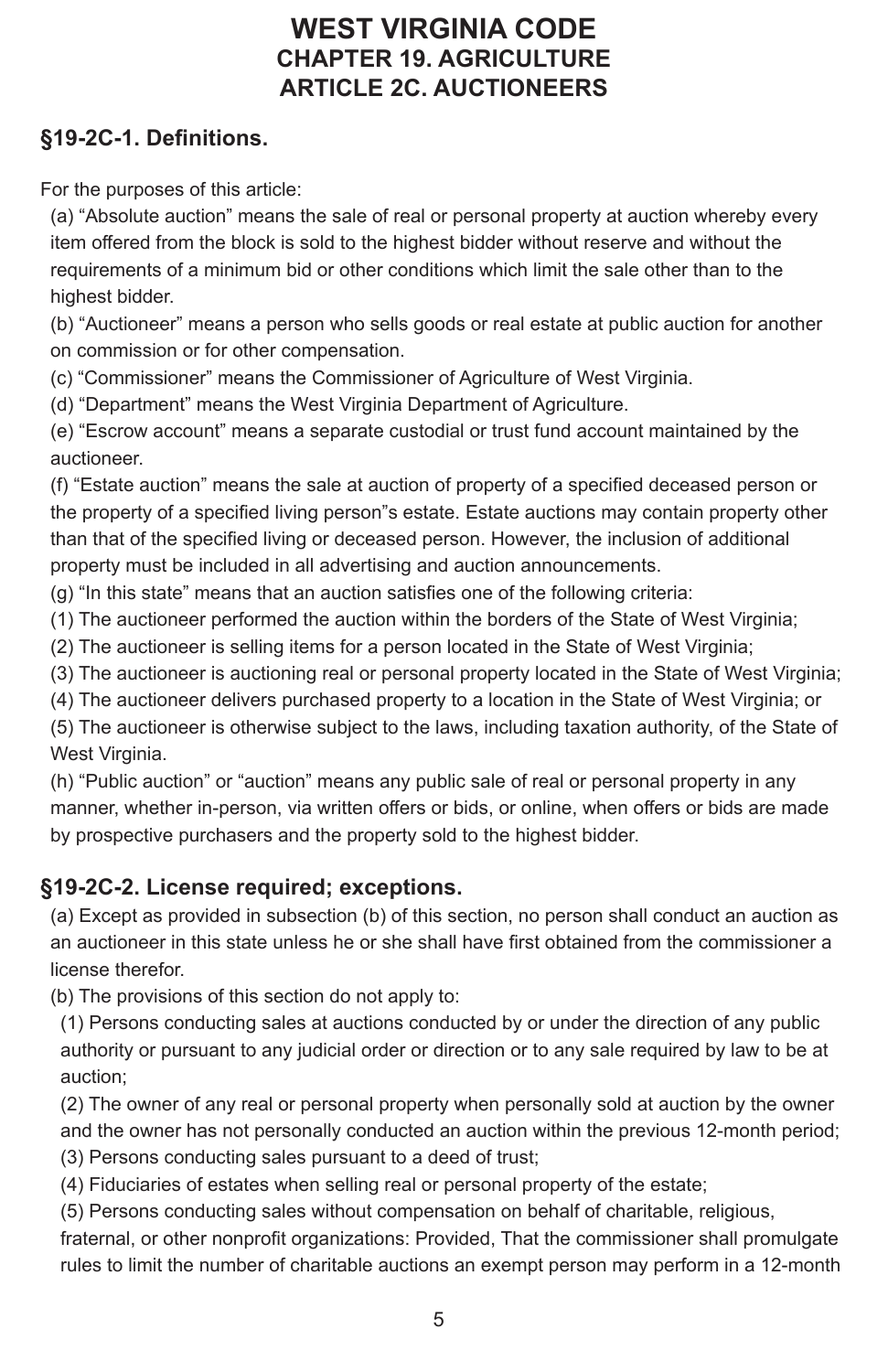period;

(6) Persons properly licensed pursuant to the provisions in §30-40-1 et seq. of this code when conducting an auction, any portion of which contains any leasehold or any estate in land whether corporeal or incorporeal, freehold or nonfreehold, when the person is retained to conduct an auction by a receiver or trustee in bankruptcy, a fiduciary acting under the authority of a deed of trust or will, or a fiduciary of a decedent"s estate: Provided, That nothing contained in this article exempts persons conducting sales at public markets from the provisions of §19-2A-1 et seq. of this code, where the sale is confined solely to livestock, poultry, and other agriculture and horticulture products; and

(7) Persons listing items online for sale via a platform that establishes a fixed time for the conclusion of the sale without extension: Provided, That the commissioner may further define this exemption in legislative rules.

#### **§19-2C-3. Procedure for license; Department of Agriculture as statutory agent for licensees.**

(a) An applicant for an auctioneer license shall:

(1) Apply on forms prescribed by the commissioner;

(2) Pay a nonreturnable application fee and a license fee; and, upon successful completion of the application process, a license fee; and

(3) File a bond as required by this article.

(b) The commissioner shall, within 30 days after the receipt of an application, notify the applicant of his or her eligibility to be examined at the next regularly scheduled examination, as well as the date of the examination.

(c) If the license is denied, the commissioner shall refund the license fee submitted with the application to the applicant.

(d) All licenses expire on June 30 of each year: Provided, That an auctioneer may continue to perform auctions for up to 30 days after June 30, so long as he or she has submitted the required paperwork to renew his or her auctioneer license: Provided, however, That licenses issued in 2019 shall continue to be active through June 30, 2020. A license may be renewed upon the payment of the annual renewal fee within 60 days of the expiration date. Renewals received more than 60 days after the expiration date are subject to a late renewal fee in addition to the annual renewal fee.

(e) A license that has been expired for more than two years cannot be renewed until the auctioneer or apprentice auctioneer takes the written and oral examination, pays the examination fee and complies with the other requirements of this article.

(f) Where an auctioneer or apprentice auctioneer requires a duplicate or replacement license or a license reflecting a change in information, the auctioneer or apprentice auctioneer shall submit the fee with the request.

(g) The State Department of Agriculture is the agent for the purpose of service of process on a licensed auctioneer for any action occasioned by the performance of the duties of the auctioneer. Every licensed auctioneer, by virtue of his or her application for a license, shall be considered to have consented to the statutory agency.

#### **§19-2C-3a. Rulemaking.**

(a) The commissioner shall propose rules for legislative approval in accordance with the provisions of article three, chapter twenty-nine-a of this code, to: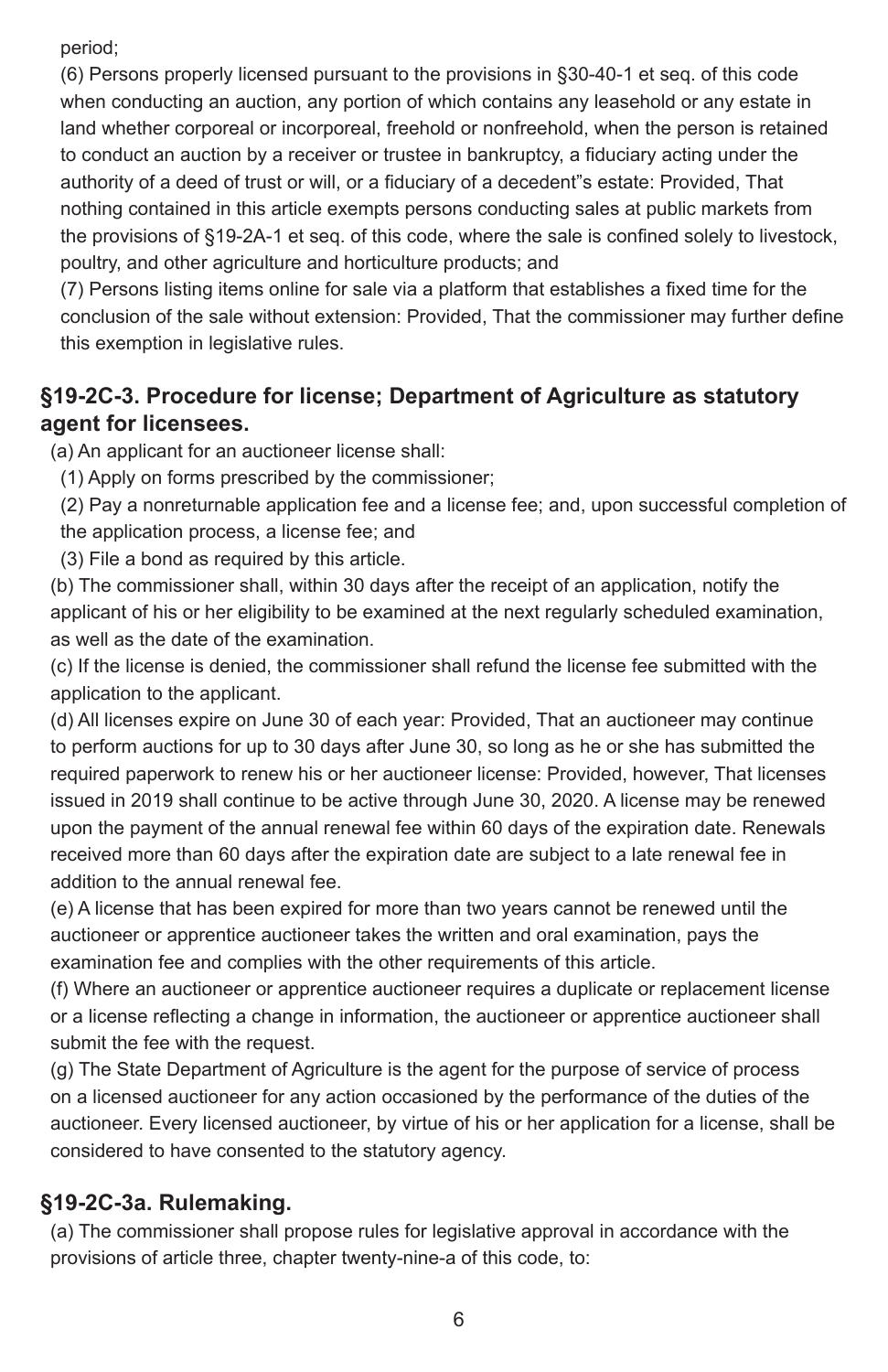(1) Establish the license requirements for auctioneers and apprentice auctioneers, including the bond requirements;

(2) Set a fee schedule;

(3) Establish the renewal and expiration requirements for licenses;

(4) Establish the continuing education requirements for licensees;

(5) Establish waiver of examination requirements for apprentice auctioneers;

(6) Permit consent agreements or negotiated settlements for the civil penalties; and

(7) Implement the provisions of this article.

(b) The fees in effect on January 1, 2014, shall remain in effect until modified by legislative rule.

#### **§19-2C-3b. Special revenue fund.**

All fees collected under this article shall be paid into a special revenue fund in the State Treasury to be used by the Department of Agriculture for the purpose of administering and enforcing this article, and providing continuing education for auctioneers.

#### **§19-2C-4. Bond required.**

Every person applying for a license as an auctioneer, apprentice auctioneer or continuing to act as a licensed auctioneer or apprentice auctioneer shall file with the commissioner and maintain in full effect a bond satisfactory to the commissioner and in form and amount as prescribed by the commissioner pursuant to the rules and regulations promulgated in accordance with this article: Provided, That in no event shall the amount of such bond be less than \$10,000 for an auctioneer and in no event less than \$5,000 for an apprentice auctioneer. The bond may include, at the option of the applicant, corporate surety bonding, collateral bonding (including costs and securities), establishment of an escrow account, an irrevocable letter of credit or a combination of these methods. If collateral bonding is used, the auctioneer may elect to deposit cash, or any of the following collateral securities or certificates: Bonds of the United States or its possessions, of the federal land bank, or of the homeowners' loan corporation; full faith and credit general obligation bonds of the State of West Virginia, or other states, and of any county, district, or municipality of the State of West Virginia or other states; or certificates of deposit in a bank in this state, which certificates shall be in the name of the department. The cash deposit or market value of such securities or certificates shall be equal to or greater than the sum of the bond. It shall be the duty of the applicant to ensure the market value of such bonds is sufficient. The commissioner shall, upon receipt of any such deposits of cash, securities or certificates, promptly place the same with the treasurer of the State of West Virginia whose duty it shall be to receive and hold the same in the name of the state in trust for the purpose for which the deposit is made when the license is issued. The applicant making the deposit shall be entitled from time to time to receive from the state Treasurer, upon written approval of the commissioner, the whole or any portion of any cash, securities or certificates so deposited, upon depositing with him in lieu thereof, cash or other securities or certificates of the classes herein specified having value equal to or greater than the sum of the bond. Such bond shall be conditioned upon the faithful compliance by the auctioneer with the provisions of this article and the payment of all required taxes, fees and penalties imposed by this state and its political subdivisions, as well as the payment by any auctioneer of any final judgment obtained for damages arising out of his conduct or duties as an auctioneer. Such bond shall be open to public inspection.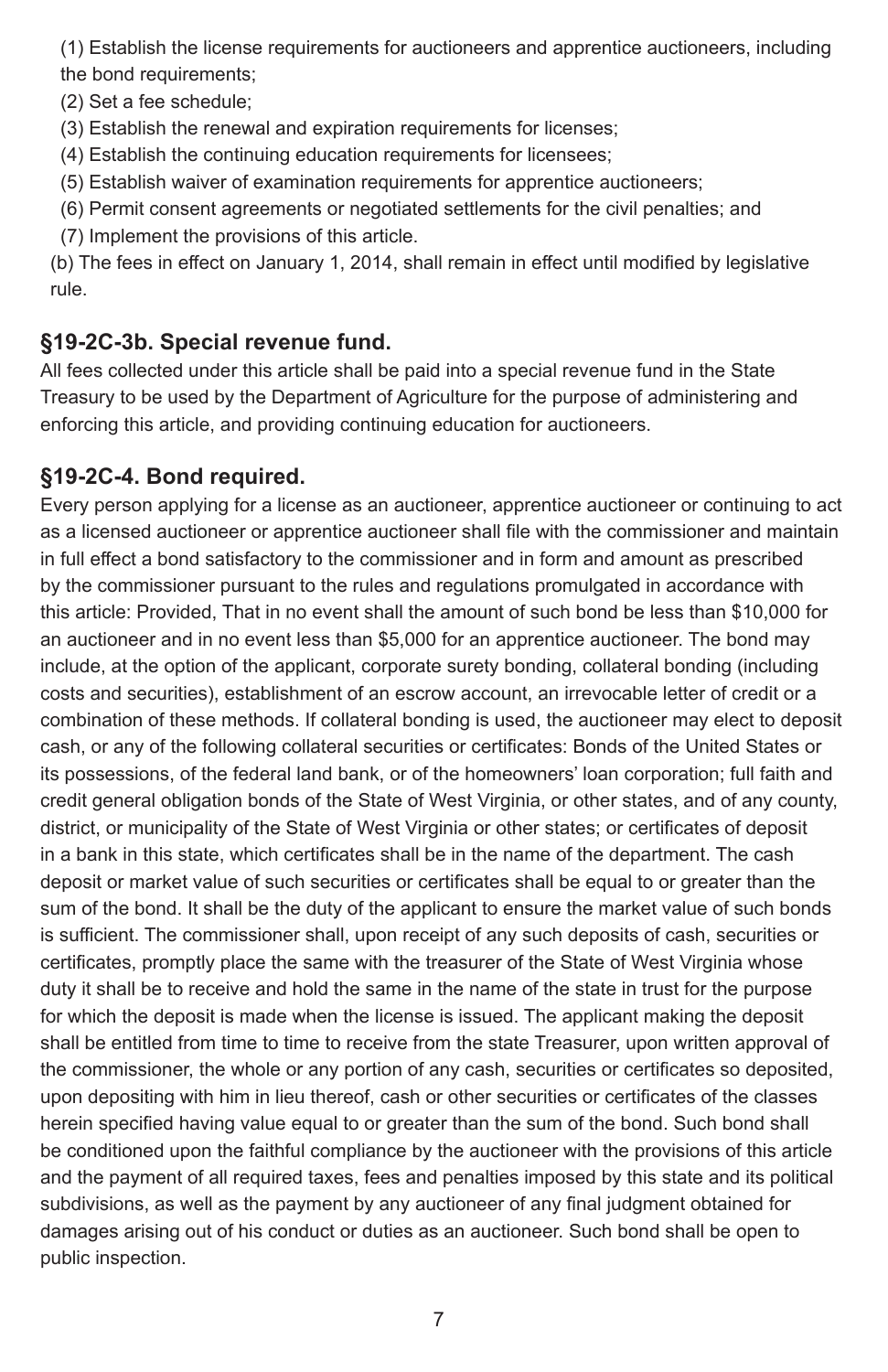#### **§19-2C-5. Requirements for auctioneer license; duties of licensee.**

(a) A person seeking an auctioneer license shall submit satisfactory evidence to the commissioner showing that he or she:

(1) Has successfully completed the written and oral examinations required by this article;

(2) Has a good reputation;

(3) Is of trustworthy character;

(4) Has met the apprenticeship requirements set forth in this article, if applicable;

(5) Is a citizen of the United States; and

(6) Has a general knowledge of the auctioneering profession and the principles involved in conducting an auction.

(b) A licensee shall:

(1) Promptly produce for inspection his or her license at all sales conducted by or participated in by the licensee when requested to do so by any person; and

(2) Keep complete and accurate records of all transactions engaged in for a period of three years from the date on which the sale was completed.

(c) For the purposes of this section, the term "record" includes, but is not limited to:

(1) Copies of signed contracts, including the names of buyers and their addresses;

(2) Clerk sheets showing items sold, including buyers numbers or names, and the selling prices; and

(3) Final settlement papers.

(d) The records of the auctioneer shall be open to inspection by the commissioner or his or her authorized representative.

(e) A person who has an auctioneer license is considered to be a professional in his or her trade.

#### **§19-2C-5a. Examinations of applicants.**

(a) Examinations shall be held a minimum of two times each year, at a time and place to be designated by the commissioner or his or her authorized representative.

(b) An individual auctioneer applicant may take the examination for auctioneer or apprentice auctioneer at the regularly scheduled time and place.

(c) The apprentice auctioneer"s examination shall consist of a written examination.

(d) The auctioneer"s examination shall consist of both a written and oral examination. The passing grade for any written or oral examination shall be 70 percent out of 100 percent. The oral portion will be scored by the commissioner or his or her authorized representative. (e) If the applicant fails either the written or oral portion of the examination, no license will be issued and he or she may not be administered the examination again until the next regularly scheduled examination date.

 (f) Only one notice of the examination will be mailed or emailed to the applicant at the address given on the application. If the applicant fails to appear for an examination, except as provided in this subsection, a new application and a new fee shall be required. No fee will be returned, except when the applicant fails to take the examination because of illness evidenced by a doctor"s certificate sent to the commissioner. If excused because of illness, the applicant shall be admitted to the next scheduled examination without paying an additional fee. No applicant may be excused from taking the scheduled examination for any reason other than illness, unless in the judgment of the commissioner the applicant would suffer undue hardship by not being excused.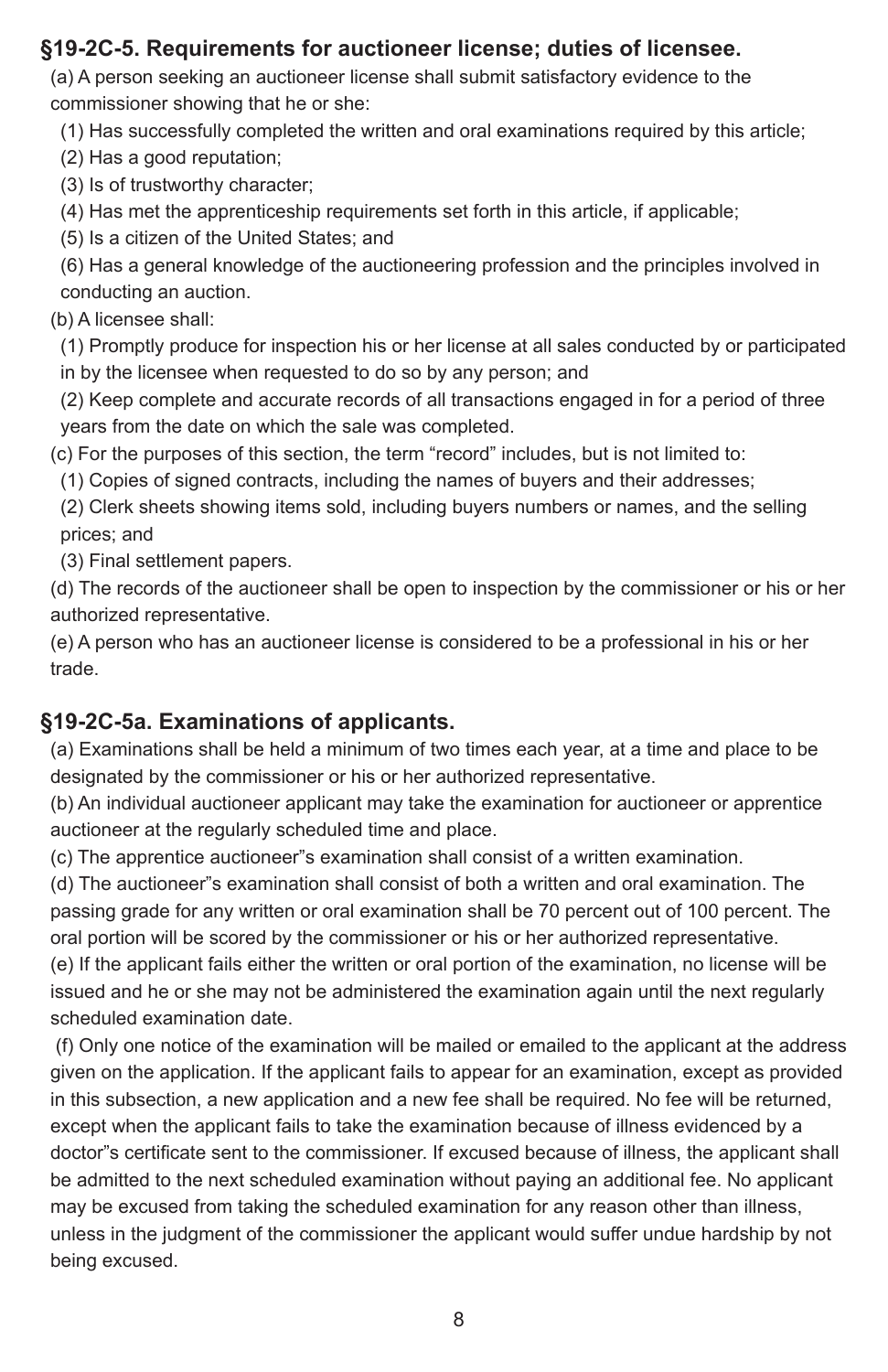(g) An examination fee and any other fees required by this article, shall be collected from each person taking an examination. If the applicant has previously paid the examination fee and successfully completed the apprentice auctioneer"s examination, no additional examination fee will be required to take the auctioneer"s examination.

 (h) If the commissioner determines that an applicant does not qualify for a license, he or she shall notify the applicant by certified mail. The notice shall state:

(1) The reason for the refusal to grant a license; and

(2) The applicant"s right to appeal the commissioner"s decision within 20 days of receipt of the notice.

 (i) An examination is not required for the renewal of a license, unless the license has been revoked or suspended, or has expired. If the license was revoked or suspended, then the commissioner may require a person to take and pass a written or oral examination. If a license has been expired for more than two years and was not revoked or suspended, then the applicant is required to take and pass any written and oral examinations required by the commissioner.

#### **§19-2C-5b. Background checks required.**

(a) A person applying for a license pursuant to §19-2C-5, §19-2C-6, or §19-2C-6c of this code may be required to submit to a state and national criminal history record check. The criminal history record check shall be based on fingerprints submitted to the West Virginia State Police or its assigned agent for forwarding to the Federal Bureau of Investigation.

(b) The applicant shall meet all requirements necessary to accomplish the state and national criminal history record check, including:

(1) Submitting fingerprints for the purposes set forth in this subsection; and

(2) Authorizing the board, the West Virginia State Police, and the Federal Bureau of Investigation to use all records submitted and produced for the purpose of screening the applicant for a license.

(c) The results of the state and national criminal history record check may not be released to or by a private entity except:

(1) To the individual who is the subject of the criminal history record check;

(2) With the written authorization of the individual who is the subject of the criminal history record check; or

(3) Pursuant to a court order.

(d) The criminal history record check and related records are not public records for the purposes of chapter 29B of this code.

(e) The applicant shall pay the actual costs of the fingerprinting and criminal history record check.

(f) The commissioner may not disqualify an applicant for initial licensure, certification or registration because of a prior criminal conviction that has not been reversed unless that conviction is for a crime that bears a rational nexus to the occupation requiring licensure.

(g) The commissioner may not use crimes involving moral turpitude in making licensure, certification or registration determinations.

(h) If an applicant is disqualified for licensure, certification or registration because of a criminal conviction that has not been reversed, the commissioner shall afford the applicant the opportunity to reapply for licensure, certification or registration after the expiration of five years from the date of conviction or date of release from the penalty that was imposed, whichever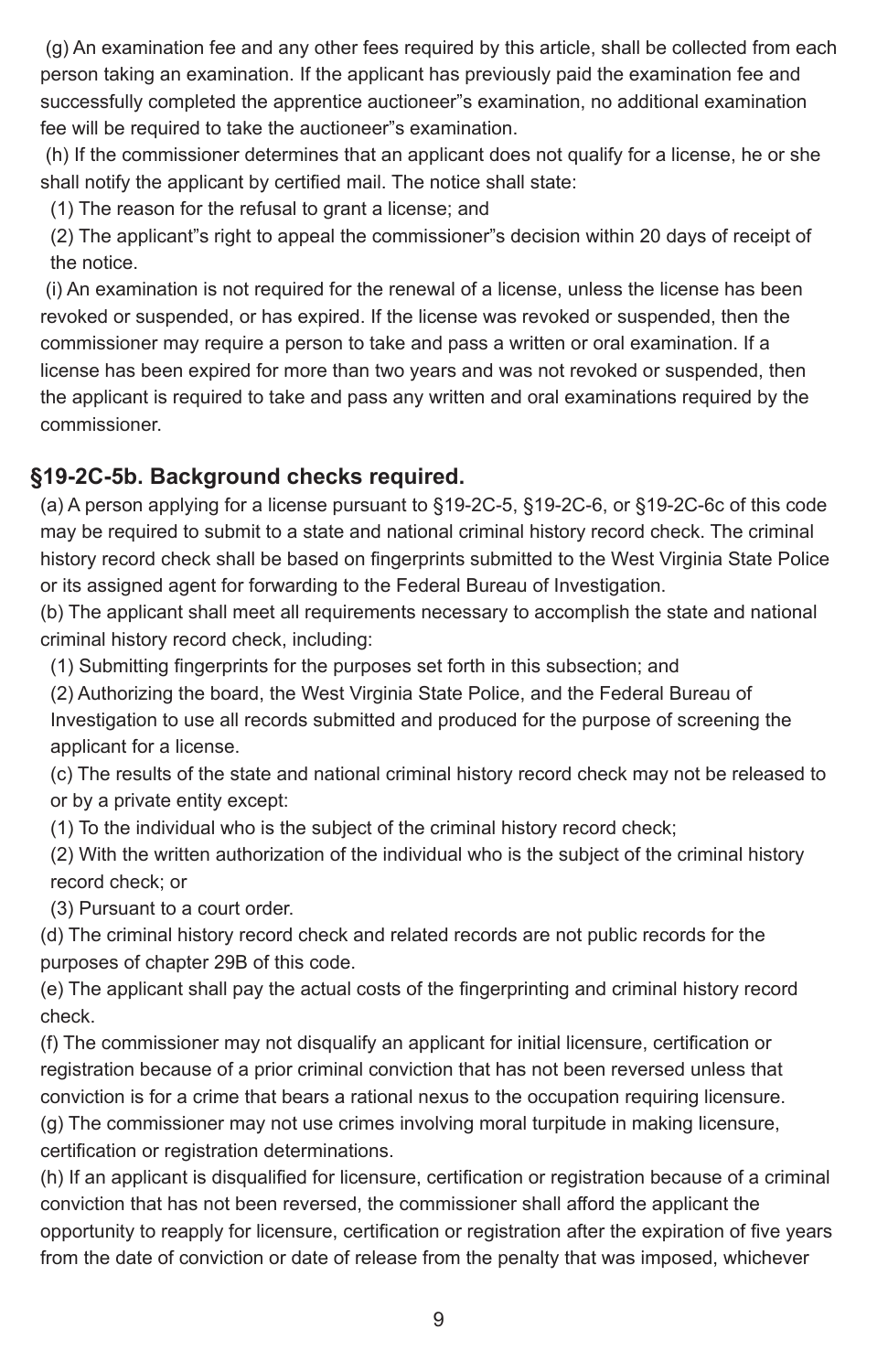is later, if the individual has not been convicted of any other crime during that period of time: Provided, That convictions for violent or sexual offenses or offenses shall subject an individual to a longer period of disqualification, to be determined by the individual board or licensing authority.

(i) An individual with a criminal record who has not previously applied for licensure, certification or registration may petition the commissioner at any time for a determination of whether the individual"s criminal record will disqualify the individual from obtaining a license or other authorization. This petition shall include sufficient details about the individual"s criminal record to enable the commissioner to identify the jurisdiction where the conviction occurred, the date of the conviction and the specific nature of the conviction. The commissioner shall inform the individual of his or her standing within 60 days of receiving the petition from the applicant. The licensing authority may charge a fee to recoup its costs for each petition.

(j) Nothing in this section alters the standards and procedures the commissioner uses for evaluating licensure, certification or registration renewals.

(k) The commissioner shall propose rules or amendments to existing rules for legislative approval to comply with the provisions of this section. These rules or amendments to rules shall be proposed pursuant to the provisions of §29A-3-1 et seq. of this code within the applicable time limit to be considered by the Legislature during its regular session in the year 2020.

(l) The provisions of this section, enacted during the 2019 Regular Session of the Legislature, shall not apply to current licensees who maintain active licensure, but shall apply to individuals currently holding an apprentice auctioneer license who are applying for an auctioneer license, or to any current license holder whose license lapses and who is required to reapply.

#### **§19-2C-6. Requirements for apprentice auctioneer license.**

(a) A person seeking an apprentice auctioneer license shall furnish to the commissioner, on forms provided by the commissioner, satisfactory proof that he or she:

(1) Has a good reputation;

(2) Is a trustworthy character;

(3) Is a citizen of the United States; and

(4) Has taken and passed a written examination relating to the skills and knowledge of the statutes and rules governing auctioneers.

(b) An apprentice auctioneer may take the examination to become an auctioneer after completing one of the following:

(1) Serving a two-year apprenticeship under a licensed auctioneer; or

(2) Attending a nationally accredited graduate school of auctioneering, approved by the commissioner, and serving an apprenticeship of six months.

(c) Before an apprentice auctioneer may take the auctioneer"s examination, the apprentice auctioneer shall conduct at least six auction sales under the direct supervision of the sponsoring auctioneer. The commissioner may waive the requirements of this section, on an individual basis, upon the presentation of written evidence that the applicant has educational training or exceptional experience in the auctioneering profession and that the applicant has been unable to obtain sponsorship by a licensed auctioneer: Provided, That the commissioner may not waive apprenticeship requirements for an applicant without the concurrence of the board of review.

(d) When an apprentice auctioneer is discharged or terminates his or her employment with an auctioneer for any reason, the auctioneer shall immediately provide written notification to the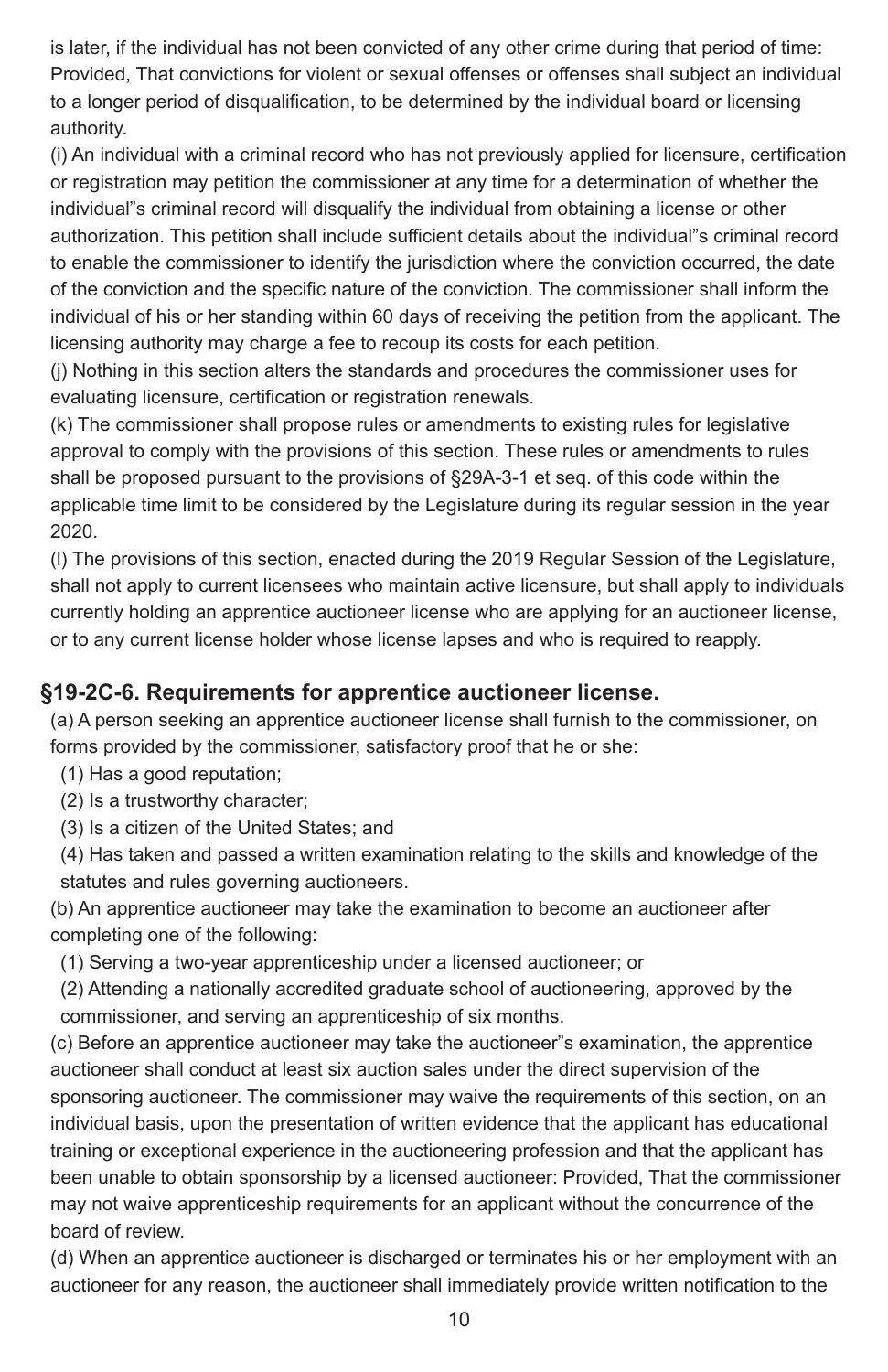commissioner. No discharged or terminated apprentice auctioneer may thereafter perform any acts under the authority of his or her license until the apprentice auctioneer receives a new license bearing the name and address of his or her new employer. No more than one license may be issued to an apprentice auctioneer for the same period of time.

(e) The commissioner may not issue an apprentice auctioneer license until bond has been filed. All apprentice auctioneer licenses expire on June 30 of each year, but are renewable upon the payment of the annual fee: Provided, That an apprentice auctioneer may continue to perform auctions for up to 20 days after June 30, so long as he or she has submitted the required paperwork to renew his or her apprentice auctioneer license: Provided, however, That licenses issued in 2019 shall continue to be active through June 30, 2020.

(f) A person cannot be licensed as an apprentice auctioneer for more than three years without applying for an auctioneer license. Should an apprentice auctioneer allow the three year limit to lapse, then the apprentice auctioneer shall be required to take the apprentice examination and meet all the requirements of this article.

#### **§19-2C-6a. Investigation of complaints; board of review.**

(a) The Department of Agriculture may, upon its own action, and shall upon the verified written complaint of any person, investigate the actions of any auctioneer, apprentice auctioneer, any applicant for an auctioneer"s or apprentice auctioneer"s license, or any person who assumes to act in that capacity, if the complaint, together with other evidence presented in connection with it, establishes probable cause. Upon verification of the complaint, the department shall present the complaint to the board of review. The board of review shall consider all of the facts of the complaint and recommend a course of action to the commissioner.

(b) The board of review shall be appointed by the Governor, by and with the advice and consent of the Senate, and shall consist of three members, each appointed for a staggered threeyear term. Two members of the board of review shall be licensed auctioneers in West Virginia and residents of this state and shall have been licensed and been practicing the profession of auctioneering for five years immediately preceding their appointment. The third member shall be a lay person from the commercial or agricultural community who has utilized services of auctioneers for at least three years. No more than two board members shall be from any one congressional district and no more than two members shall be from the same political party. Board members shall receive no compensation for their service on the board, but shall be entitled to receive reimbursement for expenses in accordance with the Department of Agriculture travel regulations. There shall be no limit on the number of consecutive terms a member may serve on the board. The Governor is authorized to fill a vacancy when it occurs on the board for any reason. An appointment to fill a vacancy shall be for the remainder of the existing term of the vacant position.

#### **§19-2C-6b. Duties and responsibilities of an apprentice auctioneer and a sponsoring auctioneer.**

(a) A licensed apprentice auctioneer shall only conduct or assist in auctions under the direct supervision of his or her sponsoring auctioneer. A licensed apprentice auctioneer may not enter into a contract to conduct an auction, unless the contract is cosigned by his or her sponsoring auctioneer.

(b) The sponsoring auctioneer is responsible for:

- (1) The actions of an apprentice auctioneer to ensure adherence to state law; and
- (2) Training the apprentice auctioneer in all aspects of practical business functions and duties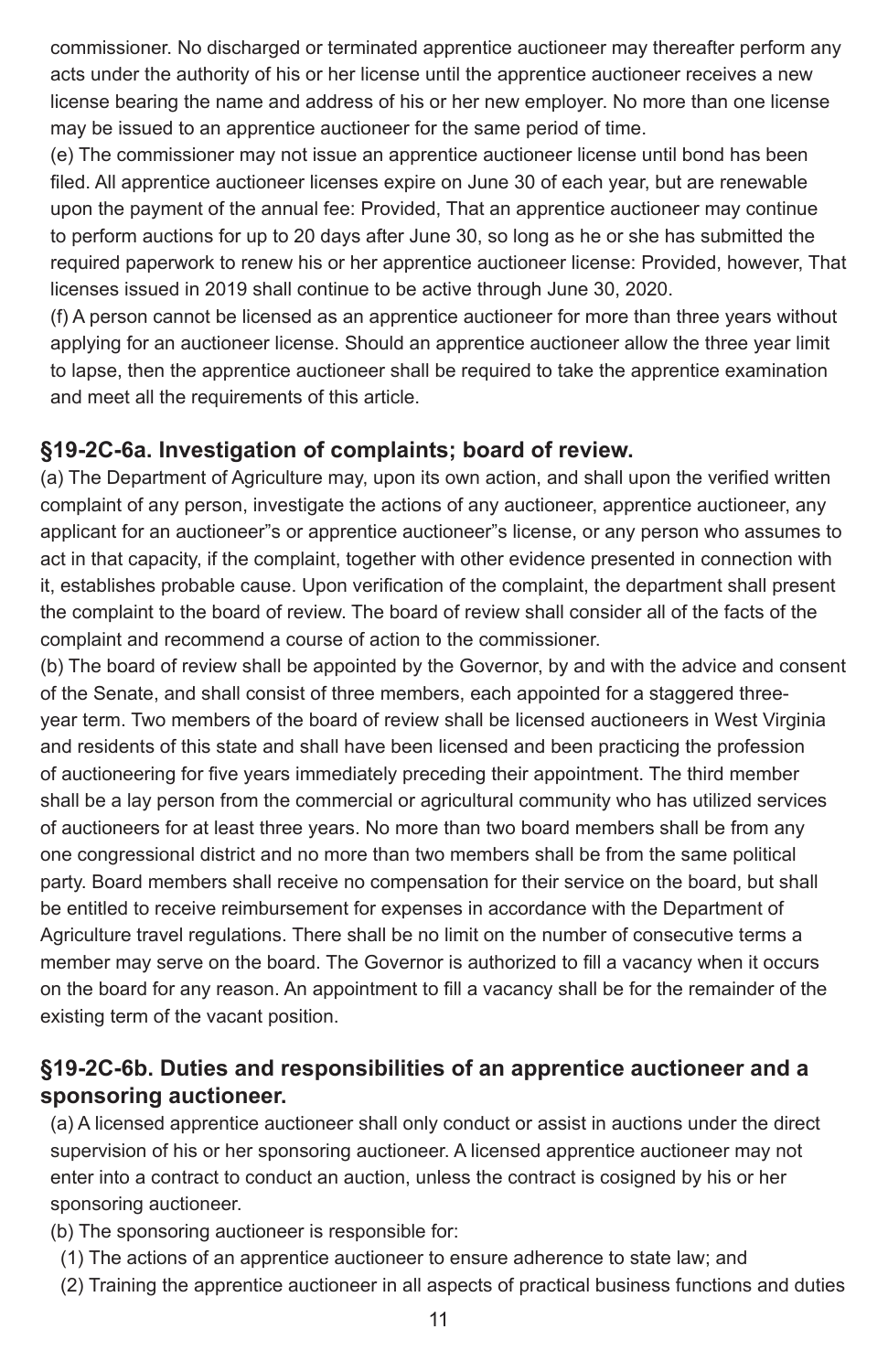related to the auctioneering profession.

(c) Should an apprentice auctioneer fail to pass both the written and oral examinations to become a fully licensed auctioneer in two consecutive testing sessions, the sponsorship will be terminated. The apprentice auctioneer will be permitted one additional opportunity to pass the oral and written auctioneer examinations only after serving another six month apprenticeship under a different sponsoring auctioneer.

(d) A sponsoring auctioneer relieved of his or her sponsorship will not be considered for another sponsorship unless he or she provides a written affidavit to the commissioner that he or she fully understands the responsibilities of a sponsoring auctioneer and gives the details as to what additional training will be provided to a new apprentice auctioneer. If the commissioner or his or her representative approves the presented plan, then an auctioneer may be permitted to sponsor a new apprentice auctioneer.

(e) If an apprentice auctioneer conducts an auction without the consent of his or her sponsoring auctioneer, then only the apprentice auctioneer is subject to the penalties set forth in this article.

#### **§19-2C-6c. Procedure for obtaining reciprocal or nonresident auctioneer"s and apprentice auctioneer"s license.**

(a) To qualify for a license by reciprocity, the applicant must show evidence of licensing in another state for a period of one year preceding the date of application. The licensing may have been as an apprentice auctioneer or as an auctioneer. Provided this qualification is met and the applicant meets all the other requirements as required by this article and by regulation, he or she shall be licensed either as an apprentice auctioneer or as an auctioneer, based on a nonresident license, as the case may be.

(b) When an applicant"s resident state has no licensing law for auctioneers or the applicant"s resident state has no written or oral examination associated with its licensing requirements, the Department of Agriculture shall require proof that the applicant has been a practicing auctioneer for a period of two years preceding the date of application. The proof shall be in the form of sale bills, contracts, sale permits and other such evidence acceptable to the commissioner. Provided this qualification is met, and the applicant meets other requirements for licensing as required by the statutes and regulations, the applicant shall be admitted to the next scheduled written and oral examination for auctioneers without being required to first serve an apprenticeship.

#### **§19-2C-7. Orders of commissioner; hearing; review.**

Any order of the commissioner shall be served by him upon all persons affected thereby by registered mail. Within ten days of the receipt of such order any party adversely affected thereby may, in writing, request a hearing before the commissioner. Such hearing and any judicial review thereof shall be conducted in accordance with the applicable provisions of articles five and six, chapter twenty-nine-a of this code as if the same were set forth herein in extenso. The effect of any order shall be suspended during the course of any hearing or subsequent appeals.

#### **§19-2C-8. Penalties.**

(a) Criminal penalties. — Any person, firm, association or corporation violating a provision of this article or the rules, is guilty of a misdemeanor and, upon conviction, shall be fined not less than \$250 nor more than \$500 for the first offense, and not less than \$500 nor more than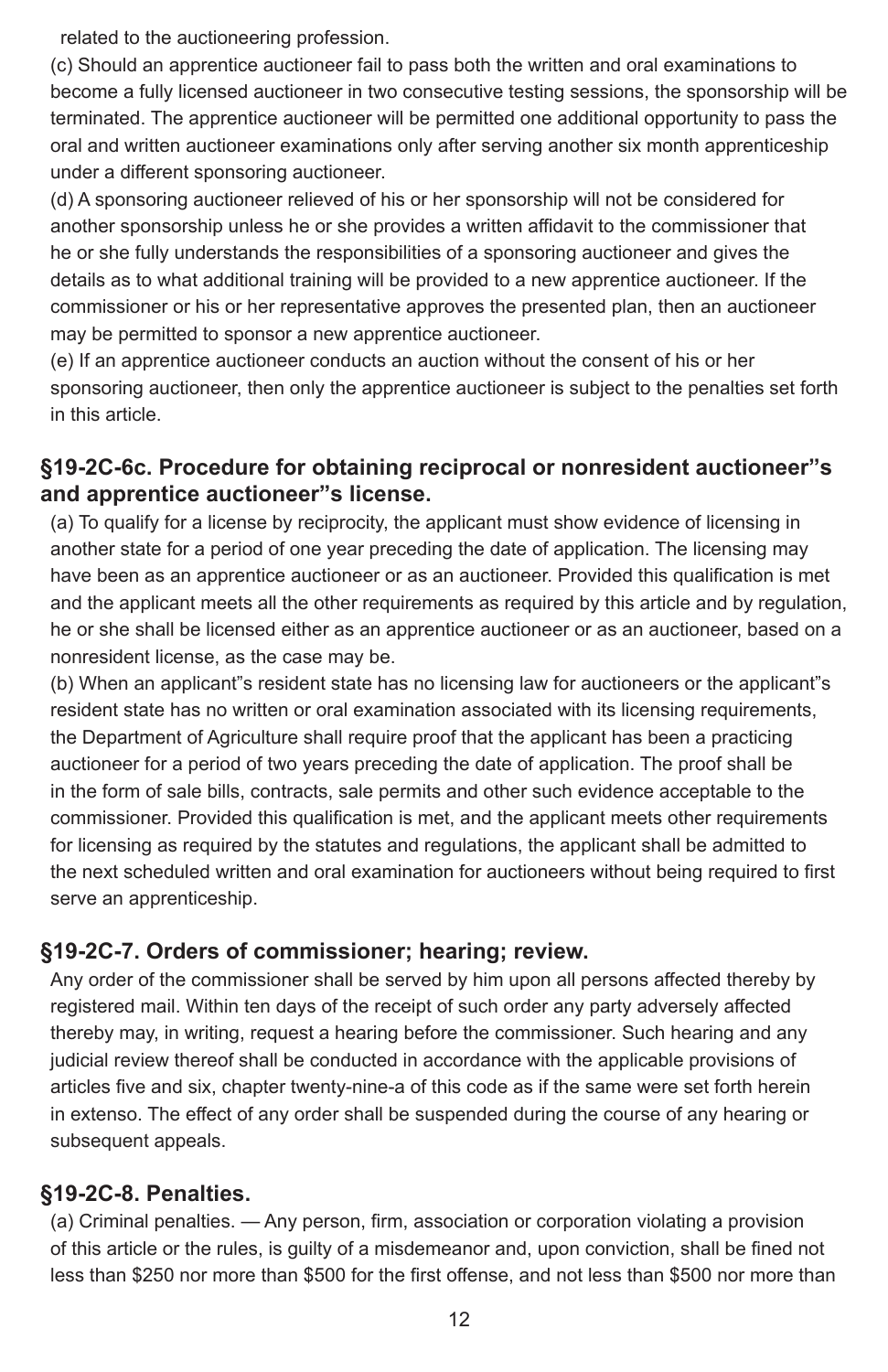\$1,000 for the second and subsequent offenses. Magistrates have concurrent jurisdiction with circuit courts to enforce the provisions of this article.

(b) Civil penalties. — Any person violating a provision of this article or the rules, may be assessed a civil penalty by the commissioner.

(1) In determining the amount of the civil penalty, the commissioner shall give due consideration to the history of previous violations by the person, the seriousness of the violation, and the demonstrated good faith of the person charged in attempting to achieve compliance with this article before and after written notification of the violation. The commissioner may assess a penalty of not more than \$500 for a first offense, and not more than \$1,000 for each second and subsequent offense.

(2) In addition to a penalty assessed against an unlicensed auctioneer for practicing without the required license, the commissioner may assess penalties against an unlicensed auctioneer for violations of the provisions of this article that would have applied to the individual"s conduct had he or she held the required license.

(3) The civil penalty is payable to the State of West Virginia and is collectible in any manner provided for collection of debt. If any person liable to pay the civil penalty neglects or refuses to pay the penalty, the amount of the civil penalty, together with interest at 10 percent, is a lien in favor of the State of West Virginia upon the property, both real and personal, of the person after the same has been entered and docketed to record in the county where the property is situated. The clerk of the county, upon receipt of the certified copy of the lien, shall enter it to record without requiring the payment of costs as a condition precedent to recording.

(c) No state court may allow for the recovery of damages for any administrative action taken if the court finds that there was probable cause for such action.

#### **§19-2C-8a. Revocation.**

In addition to the penalties in section eight of this article, the commissioner may, by order, suspend, deny or revoke any license granted hereunder for any violation of this article or the rules and regulations promulgated hereunder or for any of the following reasons:

(a) Obtaining a license through false or fraudulent representation;

(b) Making any substantial misrepresentation in any application for an auctioneer"s or apprentice auctioneer"s license;

(c) Engaging in a continued or flagrant course of misrepresentation or for making false promises through an agent, advertisement or otherwise;

(d) Failing to account for or remit within a reasonable time any money belonging to others that comes into his or her possession;

(e) Being convicted in any court of competent jurisdiction of this state or any other state of a criminal offense involving moral turpitude or a felony; or for failing to notify the department of any such conviction within 15 days of conviction;

(f) Violating any other laws related to the conduct of auctions or auctioneering;

(g) Engaging in any conduct of an auctioneer which demonstrates dishonesty or incompetency;

(h) Engaging in any other conduct that constitutes fraudulent or dishonest dealing;

(i) Engaging in any other unethical conduct in the contexts of his or her work as an auctioneer; and

(j) Acting as an attorney for a client.

Any auctioneer or apprentice auctioneer who has had his or her license suspended or revoked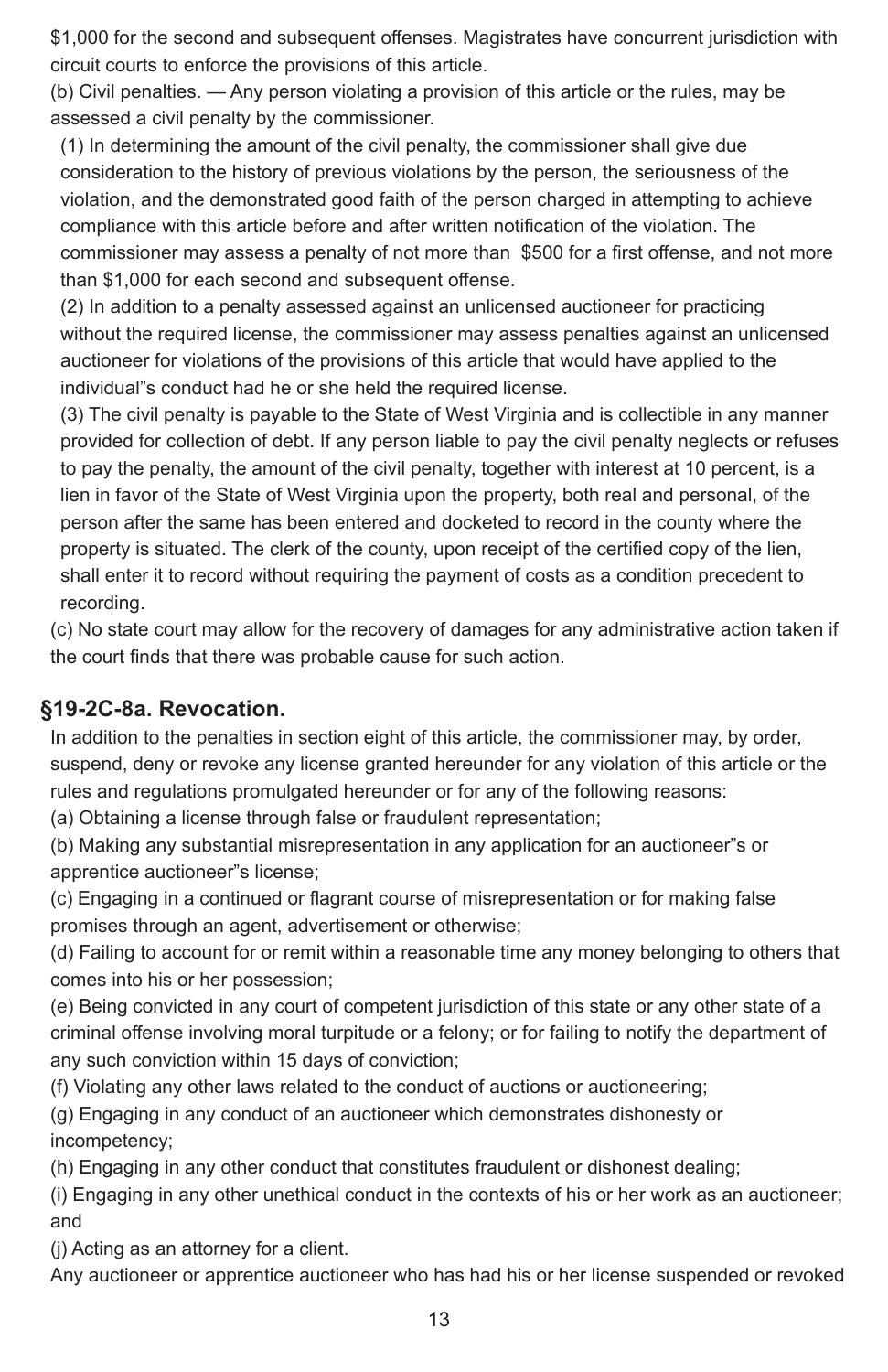shall not be issued another such license until a period not to exceed two years has elapsed from the date of revocation. The commissioner may also require the successful completion of the examinations required for an auctioneer"s license or an apprentice auctioneer"s license.

#### **§19-2C-9. Written contracts.**

(a) No person may act as an auctioneer on the sale at public auction of any goods, wares, merchandise or of any other property, real or personal, until he or she has entered into a written contract in duplicate with the owner or consignor of the property to be sold. No apprentice auctioneer may be authorized to enter into a contract without the written consent of his or her sponsoring auctioneer. All contracts shall be in the name of and on behalf of the sponsoring auctioneer.

(b) The written contract shall:

(1) State the terms and conditions upon which the auctioneer receives or accepts the property for sale at auction;

(2) Be between the auctioneer and the seller;

(3) Be made in duplicate;

(4) Be retained by the auctioneer for a period of three years from the date of final settlement;

(5) Be furnished to each person that entered into the contract;

(6) State that an apprentice auctioneer may not contract directly with a client but only through his or her sponsoring auctioneer;

(7) State that an apprentice auctioneer may not engage in a sale with an auctioneer by whom he or she is not sponsored without first obtaining the written consent of his or her sponsoring auctioneer;

(8) Have a prominent statement indicating that the auctioneer is licensed by the Department of Agriculture and is bonded in favor of the State of West Virginia; and

(9) Include the following information:

(A) The name, address and phone number of the owner of the property to be sold or the consignor;

(B) The date of the auction or a termination date of the contract;

(C) The terms and conditions of the auction;

(D) The location of the auction;

(E) The date the owner or consignor is to be paid;

(F) A statement establishing the responsibility for bad checks, debts and unpaid auction items;

(G) A detailed list of all fees to be charged by the auctioneer, including commissions, rentals, advertising and labor;

(H) A statement of the auctioneer"s policy regarding absentee bidding;

(I) A statement above the owner"s signature line: "I have read and accept the terms of the contract"; and

(J) A statement indicating that an explanation of settlement of the auction, or settlement sheet, will be provided to the owner or consignor at the end of the auction.

(c) As a condition of entering into a contract, the auctioneer shall be provided with proof or certificate of ownership for all titled property, or assurances of ownership for all other property. The auctioneer shall have such proof or certificate or ownership with him or her at the time the auction is held.

(d) Notwithstanding the provisions of subsection (a) of this section, an auctioneer may conduct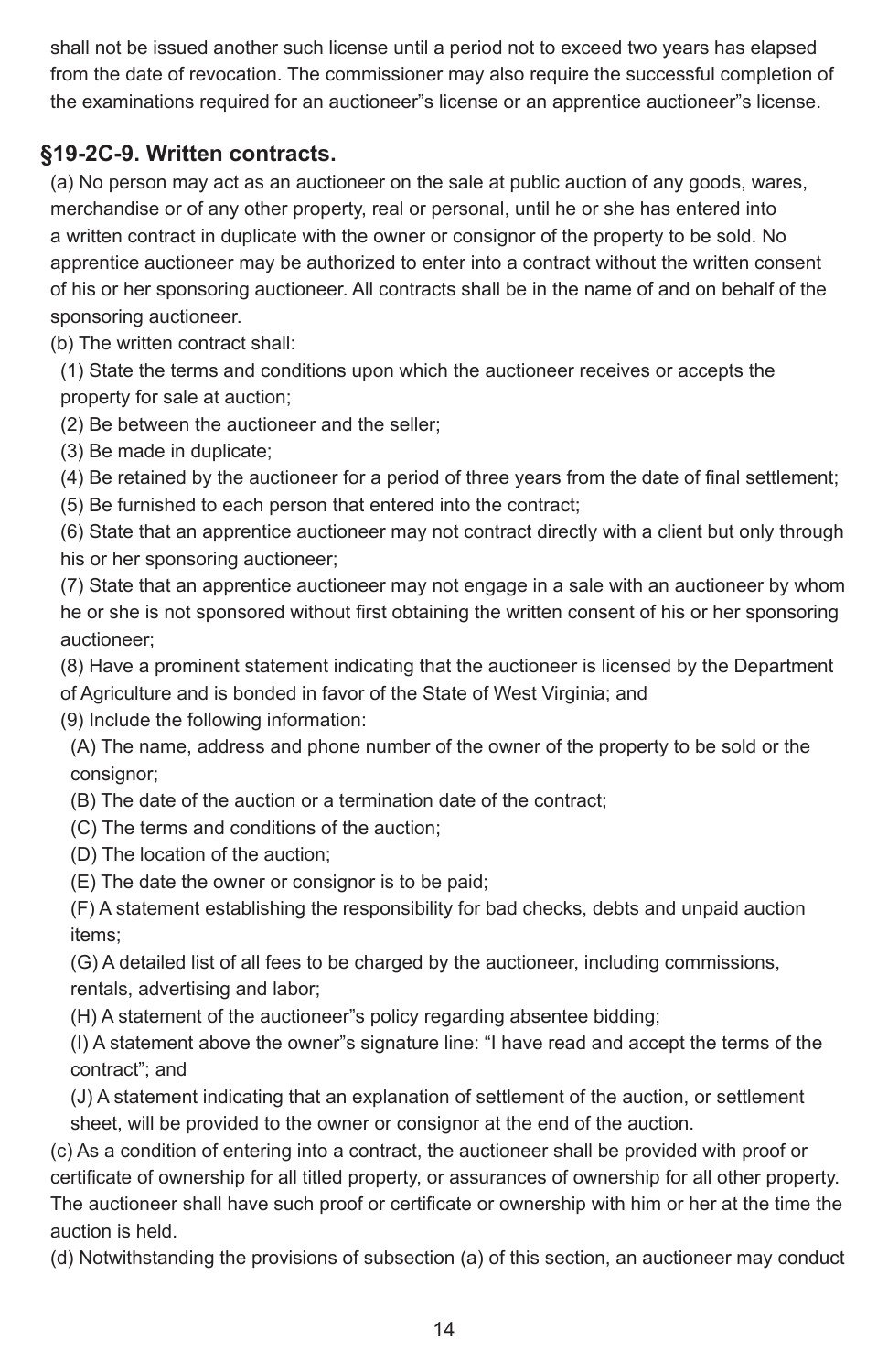an auction on behalf of an auction house or other business entity without having entered into a contract directly with the seller of the auctioned goods, so long as the following conditions are satisfied:

(1) The auction house or business must have a written contract with both the seller of the goods and the auctioneer;

(2) The contract between the auction house or business entity must satisfy all the requirements set forth in subsection (b) of this section; and

(3) The auction house or business entity must file with the commissioner a bond satisfying the requirements of §19-2C-4 of this code.

(e) By entering into contracts with sellers of property pursuant to this section, the owners and partners of any auction house or business entity agree to submit to the jurisdiction of the commissioner and the Board of Review and are subject to the penalties set forth in §19-2C-8 of this code.

#### **§19-2C-9a. Escrow accounts.**

Each auctioneer shall maintain an escrow account and deposit all moneys from each sale from an auction in the escrow account within twenty-four hours of the completion of the sale or on the first business day following the sale, unless the owner or consignor was paid in cash directly at the end of the sale.

#### **§19-2C-10. Advertising.**

In advertising an auction sale by any licensed auctioneer, the principal auctioneer or auctioneers who physically conduct the sale shall be listed prominently in such advertising as used by said auctioneer or auctioneers. The individual auctioneer or auctioneers who conduct the sale shall be the person or persons who call for, accept and close bids on the majority of items offered for sale.

Any apprentice auctioneer who advertises, as provided in this section, shall indicate in his or her advertisement the name of the sponsoring auctioneer under whom he or she is licensed. The auctioneer"s name and license number shall be displayed in equal prominence with the name of the apprentice auctioneer and license number in such advertisement.

Nothing in the provisions of this article shall be construed so as to prohibit any other auctioneer, licensed pursuant to this article, from assisting with any auction, notwithstanding the failure to list the name of the other auctioneer in any advertising associated with such auction.

It is unlawful to conduct or advertise that an auction is absolute if minimum opening bids are required or other conditions are placed on the sale that limit the sale other than to the highest bidder.

No property other than the property of a specified deceased person or the property of a specified living person"s estate may be sold at auction if the auction is conducted or advertised only as an estate auction. However, property other than that of the specified estate may be sold at the sale if all advertisements for the sale specify that items will be sold that do not belong to the estate and those items are identified at the sale.

#### **§19-2C-11.**

Repealed. Acts, 1991 Reg. Sess., Ch. 123.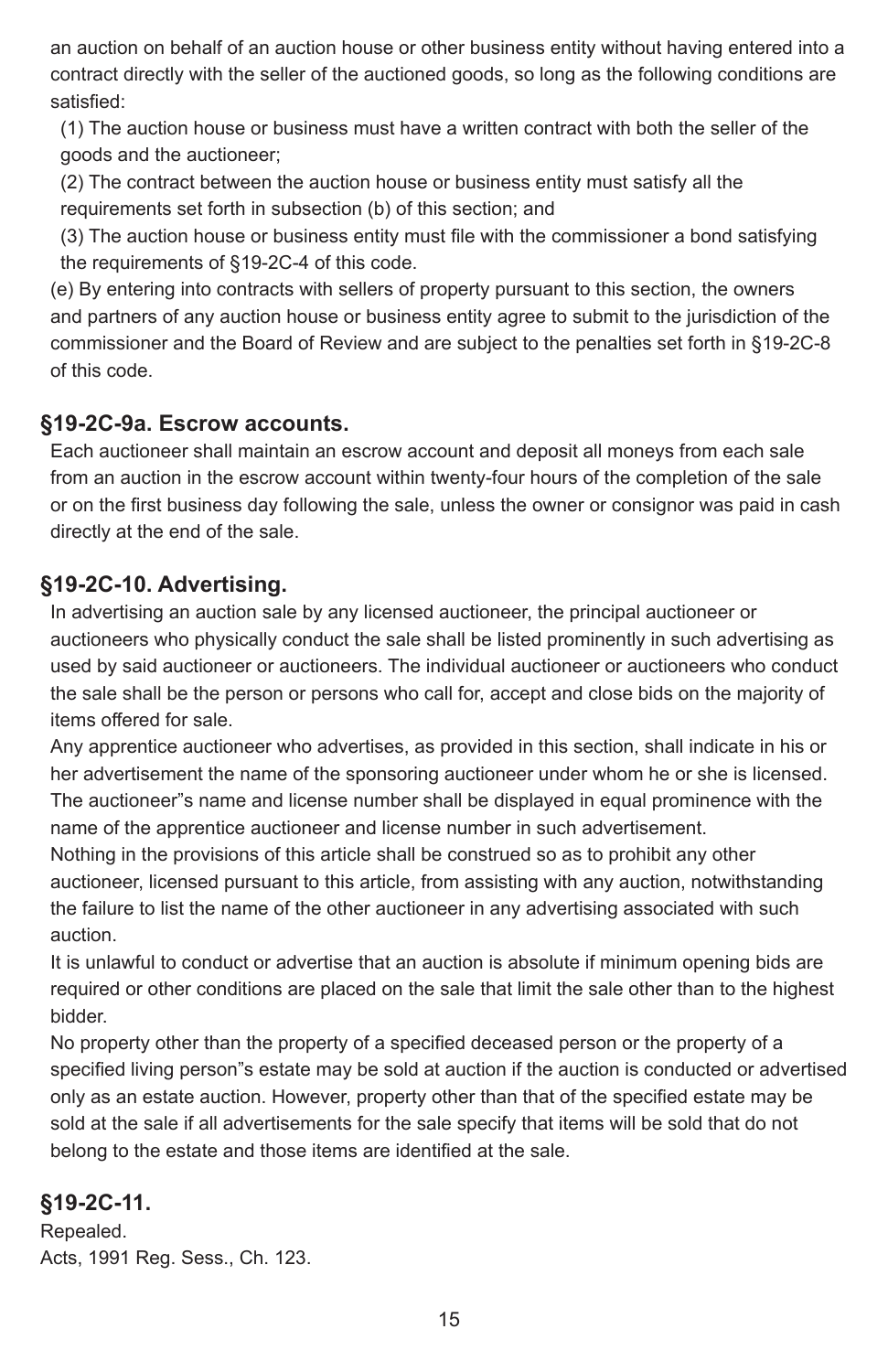# **TITLE 61 LEGISLATIVE RULE STATE DEPARTMENT OF AGRICULTURE SERIES 11B - AUCTIONEERS**

#### **§61-11B-1. General.**

1.1. Scope. -- This legislative rule establishes general procedures for the licensing of auctioneers.

1.2. Authority. -- W. Va. Code §19-2C-3a, §19-2C-5.

1.3. Filing Date. -- April 25, 2022

1.4. Effective Date. -- April 25, 2022

1.5. Sunset Date. -- This rule shall terminate and have no further force or effect on August 1, 2032.

#### **§61-11B-2. Definitions.**

2.1. "Absolute auction" means the sale of real or personal property at auction whereby every item offered from the block is sold to the highest bidder without reserve and without the requirements of a minimum bid or other conditions which limit the sale other than to the highest bidder.

2.2. "Apprentice auctioneer" means an auctioneer who is in training and is operating under the supervision of a licensed auctioneer.

2.3. "Auction house" or "auction firm" means and includes any person or entity that contracts with one or more individuals or entities to provide for the auctioning of goods, but does not auction the goods itself, and must retain the services of a licensed auctioneer to perform the auction.

2.4. "Auctioneer" means a person who sells goods or real estate at public auction for another on commission or for other compensation.

2.5. "Bid rigging" means any action in which two or more people conspire to restrain trade by artificially "fixing" or influencing bids in an auction. This can occur when bidders agree not to bid against one another so as to depress selling prices, or when an auctioneer and one or more others agree to try and artificially increase selling prices.

2.6. "Commissioner" means the Commissioner of Agriculture of West Virginia.

2.7. "Department" means the West Virginia Department of Agriculture.

2.8. "Escrow account" means a separate custodial or trust fund account maintained by the auctioneer.

2.9. "Estate auction" means the sale at auction of property of a specified deceased person or the property of a specified living person's estate.

2.10. "In this state" means a that an auction satisfies one of the following criteria:

 2.10.a. The auctioneer performed the auction within the borders of the State of West Virginia;

 2.10.b. The auctioneer is selling items for a person located in the State of West Virginia;

2.10.c. The auctioneer is auctioning real or personal property located in the State of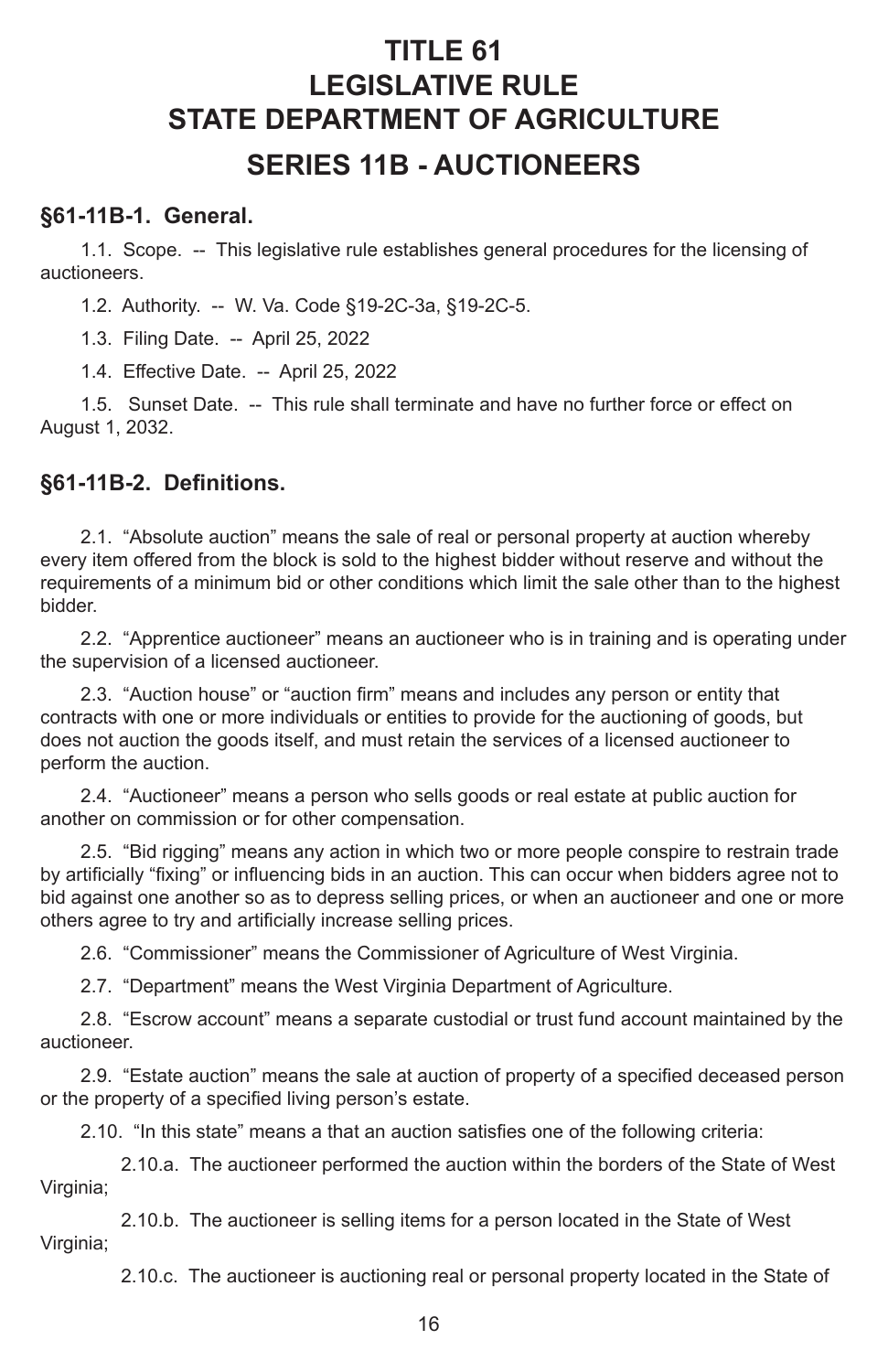West Virginia;

 2.10.d. The auctioneer delivers purchased property to a location in the State of West Virginia; or

 2.10.e. The auctioneer is otherwise subject to the laws, including taxation authority, of the State of West Virginia.

2.11. "License year" means the twelve-month period for which an auctioneer or apprentice auctioneer's license is valid. For purposes of licenses issued in 2019, "license year" means the eighteen-month period for which that license is valid.

2.12. "Public auction" or "auction" means any public sale of real or personal property in any manner, whether in-person, via written offers or bids, or online, when offers or bids are made by prospective purchaser and the property is sold to the highest bidder.

2.13. "Reserve" means the minimum bid a seller has indicated he or she will accept at the auction.

#### **§61-11B-3. Application.**

3.1. An individual wishing to apply to be an auctioneer or an apprentice auctioneer shall submit an application to the Commissioner, on a form provided by the Commissioner.

3.2. The application shall contain sufficient information to allow the Commissioner to determine the applicant's eligibility for an auctioneer or apprentice auctioneer license and shall include a statement by two (2) individuals testifying to the applicant's character.

3.3. An applicant for an apprentice license or auctioneer license shall be at least 18 years of age.

3.4. An applicant for an auctioneer or apprentice auctioneer license shall present a photo I.D. before participating in examinations.

3.5. Each applicant for an auctioneer or apprentice auctioneer license shall comply with the following background check requirements:

3.5.a. Each first-time applicant shall file a set of the applicant's fingerprints, taken by a law-enforcement officer, and any other information necessary to complete a statewide and nationwide criminal history check with the Criminal Investigation Bureau of the Department of Justice for state processing and with the Federal Bureau of Investigation for federal processing.

3.5.b. The applicant shall pay all costs associated with the criminal history checks.

3.5.c. Criminal history records provided to the Department are confidential.

3.6. The Commissioner shall, within thirty (30) days after receipt of an application, notify the applicant of his or her eligibility to be examined.

 3.6.a. The thirty (30)-day period for action by the Commissioner shall not commence until all necessary information has been submitted by the applicant.

 3.6.b. The thirty (30)-day period for action by the Commissioner may be extended if the Commissioner has not yet received the required background checks.

3.7. All auctioneers licensed by the Department are required to maintain up-to-date contact information with the Department, including mailing address, telephone number, and email address.

#### **§61-11B-4. Bond Requirements.**

4.1 The amount of bond required is no less than five thousand dollars (\$5,000) for an apprentice auctioneer and no less than twenty-five thousand dollars (\$25,000)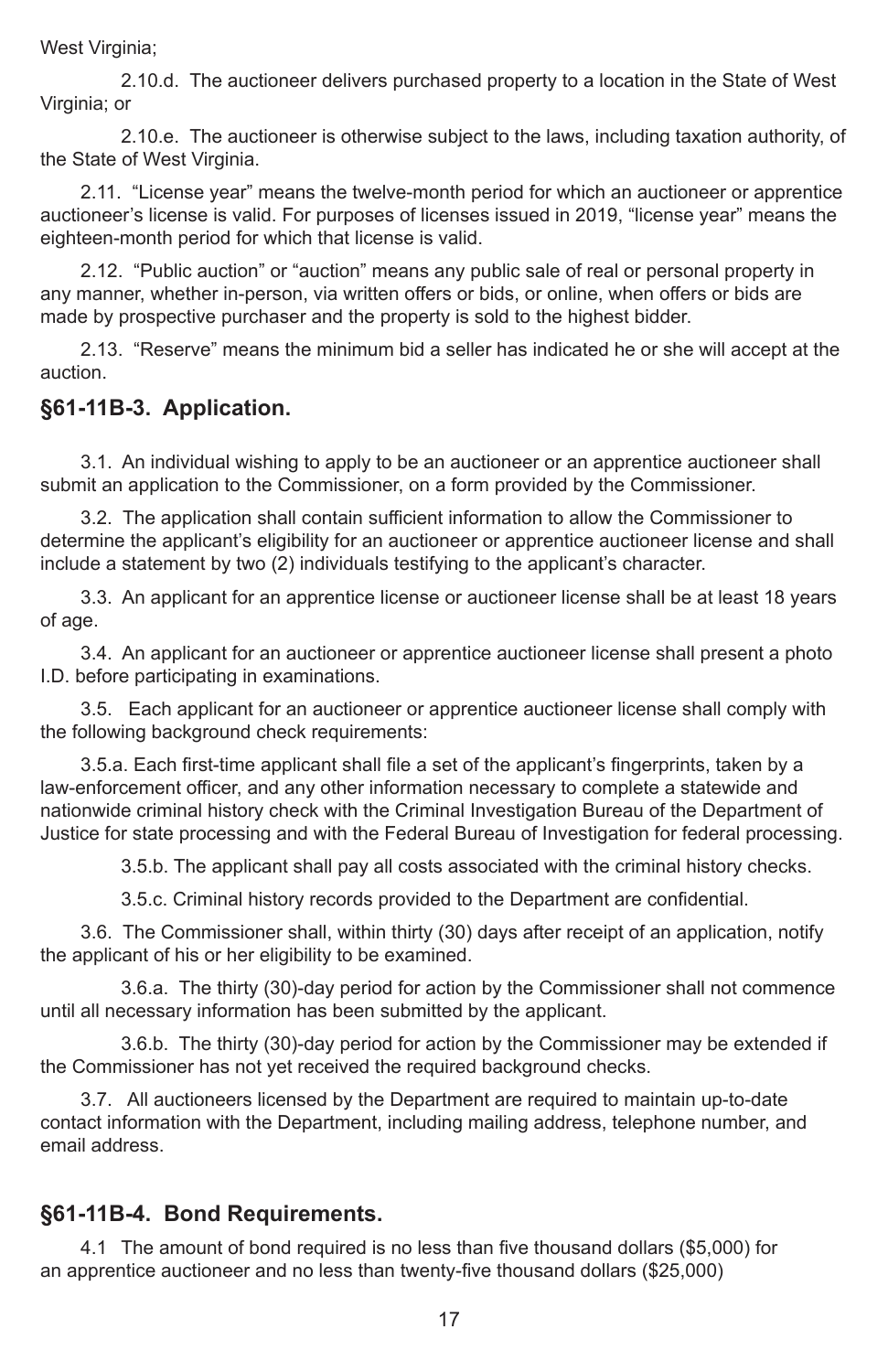for an auctioneer or auction house. Corporate surety bonds shall be on forms provided by the Commissioner. A bond in an amount higher than these minimums may be imposed by the Commissioner upon recommendation of the Board of Review, as set forth in section 15.2.

4.2. All corporate surety bonds shall be executed by a company authorized to do business in the State of West Virginia as determined by the Secretary of State.

4.3. An apprentice auctioneer applicant is not required to have a bond in place prior to testing; however, they shall submit a properly executed bond to West Virginia Department of Agriculture before the Department will issue the license.

#### **§61-11B-5. License.**

5.1. The license numbers issued under W. Va. Code §19-2C-1 et seq. are permanent, subject to annual renewal. A license number issued to an individual cannot be reissued to another auctioneer if that license lapses or is otherwise revoked.

5.2. All licenses issued under W. Va. Code §19-2C-1 et seq. expire on June 30 of each year, unless revoked or suspended.

 5.2.a. An auctioneer who has submitted all the necessary paperwork to renew his or her license may continue to operate under his or her license for up to thirty (30) days after June 30.

 5.2.b. An apprentice auctioneer who has all the necessary paperwork to renew his or her license may continue to operate under his or her license for up to twenty (20) days after June 30.

5.3. The Department shall consider licenses issued at the successful completion of the examination held in the second half of the license year as licensure for the upcoming calendar year and shall not collect an additional fee for that year.

#### **§61-11B-6. License Renewal.**

6.1. An applicant shall submit all materials required by the Commissioner to the Department of Agriculture before the Commissioner may renew a license. Requests which do not contain all necessary information may result in delays in the issuance of the license.

6.2. An auctioneer shall provide the Commissioner with proof of completion of at least six (6) hours of continuing education within the previous year.

6.2.a. An auctioneer shall complete six (6) hours of continuing education each subsequent year in order to qualify for license renewal.

6.2.b. The Commissioner or his or her designee must approve all continuing education programs as to subject matter before credit will be granted.

6.2.c. Requests for approval shall include: the name of course, the course provider, the date of instruction, an outline of the course, the instructor or sponsor and his or her qualifications for teaching the class, the instructor or sponsor's address and the number of hours of instruction.

6.2.d. Curricula must be approved in advance, and in the case of group instruction, the instructor or course provider shall provide a certified list of those persons completing the course. Failure of the provider to seek and be given approval in advance may result in the denial of continuing education credit.

6.2.e. Continuing education may include, but is not limited to, seminars, correspondence courses, certified home study and formal course work offered through vocational programs, extension programs, colleges and universities, or certified auction schools.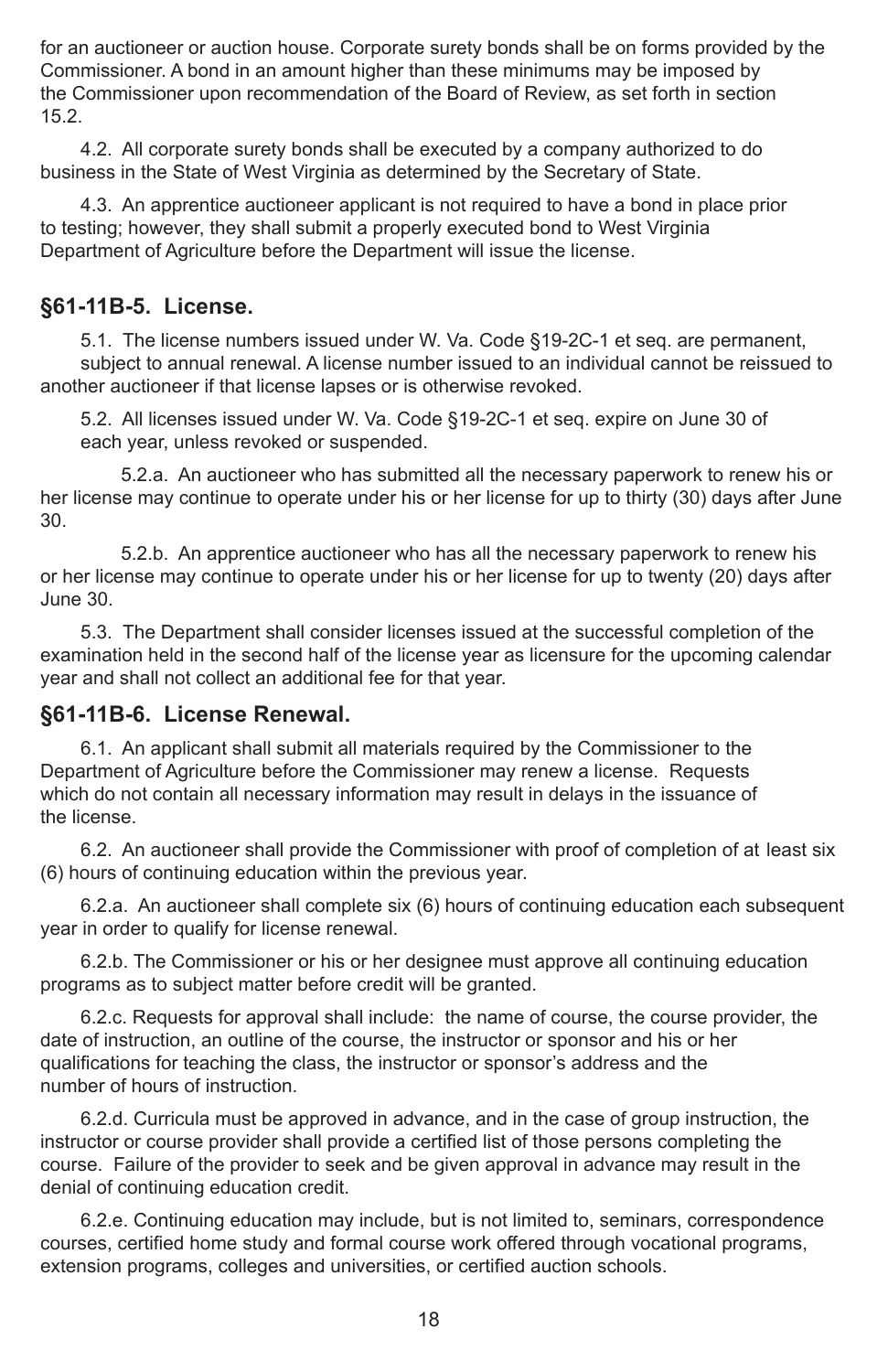6.3. An auctioneer shall complete six (6) hours of continuing education each calendar year in order to qualify to renew his or her license for the next year.

> 6.3.a. Only classes taught by course providers approved by the Commissioner or his or her designee qualify for credit.

 6.3.b. At least three (3) hours of the required six (6) hours of class shall be from core subjects. Core subjects are:

6.3.b.1. West Virginia statutes and rules governing auctioneering;

- 6.3.b.2. Federal statutes and rules governing auctioneering;
- 6.3.b.2. Auctioneering ethics;
- 6.3.b.4. Escrow, trust and custodial accounts;
- 6.3.b.5. Advertising;
- 6.3.b.6. Contracts; and
- 6.3.b.7. Other subjects approved by the Commissioner.

6.4. An apprentice auctioneer shall complete three (3) hours of continuing education set forth in section 6.3 each licensed year in order to qualify to renew his or her license for the next year

6.5. An auctioneer who wishes to place his or her license on inactive status may do so, provided that he or she satisfy the following requirements:

6.5.a. The auctioneer notifies the Commissioner, on a form provided for that purpose, prior to the conclusion of the license year.

6.5.b. The auctioneer pays the annual license fee of fifty dollars.

6.5.c. The auctioneer does not conduct any auctions during the period of inactivity.

6.6. If the auctioneer does wish to reactivate his license, he or she must provide notice, on a form provided by the Commissioner, to the Commissioner at least thirty (30) days before the auctioneer wishes to perform auctions.

6.6.a. The notice must contain sufficient information to satisfy the Commissioner that the auctioneer has complied with all annual requirements, including continuing education requirments, for active licensure for the year for which the license will be active.

6.6.b. The notice must include a required reactivation fee of fifty dollars.

#### **§61-11B-7. Receipts.**

7.1. Each auctioneer shall provide a buyer or purchaser with a receipt that includes:

7.1.a. The date of the sale;

7.1.b. A description of the item or lot;

7.1.c. The price paid for the item or lot purchased; and

 7.1.d. The name, license number and permanent address of the auctioneer. This information shall be provided to each buyer or purchaser only once.

7.2. The auctioneer shall retain a copy of issued receipts for his or her records for a minimum of three (3) years.

#### **§61-11B-8. Examination of Applicants.**

8.1. The written examination shall test the applicant's knowledge of the West Virginia Auctioneer Law, W. Va. Code §19-2C-l et seq., rules promulgated under the law and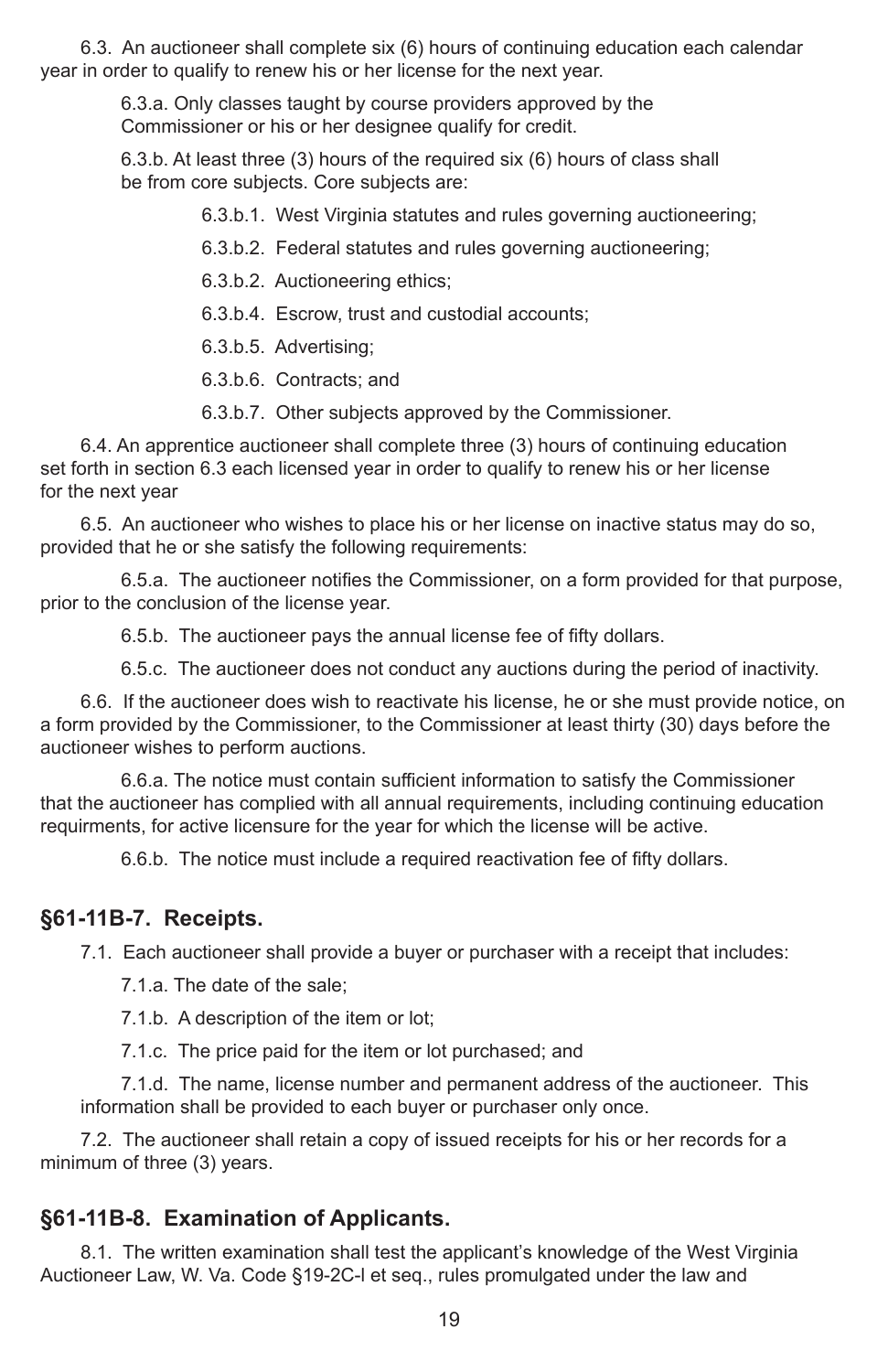other fundamentals of the auctioneering profession.

8.2. The oral examination shall test the auctioneer's competency in conducting an auction, and his or her knowledge of all applicable laws, state and federal.

#### **§61-11B-9. Accredited Auctioneering Schools.**

9.1. The Commissioner shall annually issue a list of accredited auctioneering schools.

9.2. Any school wishing to be included on the list of accredited auctioneering schools shall submit to the Commissioner a complete curriculum, a course schedule, a list of the instructors, credentials of the instructors, the location of the school, the cost and any other information considered necessary by the Commissioner for a decision on the qualifications of the school to be accredited in West Virginia.

#### **§61-11B-10. Suspension, Revocation, Expiration or Termination of Supervising Auctioneer's License.**

10.1. The suspension, revocation, expiration or termination of a supervising auctioneer's license shall automatically suspend the license of any apprentice auctioneer sponsored or employed by the suspended auctioneer.

10.2. An apprentice auctioneer may retain an apprentice by transferring to the sponsorship of another licensed auctioneer: Provided, that the request for the transfer is made in writing and according to the procedures outlined in W. Va. Code §19-2C-6, and approved by the Commissioner or his or her designee.

#### **§61-11B-11. Reciprocity.**

11.1. Any holder of a a valid auctioneer's license from another state may be granted a West Virginia license. Provided, that the state in which he or she is licensed provides similar recognition to a licensee of this State, and that the licensing requirements of the reciprocal state are at least equal to those of the State of West Virginia. The Commissioner shall annually issue a list of states with whom reciprocity has been formally approved.

11.2. Any auctioneer who has practiced in a state that has no licensing law for auctioneers and wishes to obtain a West Virginia license shall submit all information required for the Commissioner to determine that he or she has been a practicing auctioneer for a period of two years preceding the date of the application.

11.3. Once an individual has received a West Virginia auctioneer's license pursuant to the provisions of this section, he or she becomes subject to all other licensure requirements of this rule, including those relating to expired, revoked, or lapsed license. An individual who has once obtained a license through reciprocity may not obtain another license in the same manner.

#### **§61-11B-12. Waiver of Apprenticeship.**

12.1. The Commissioner may, with the concurrence of the Auctioneer Board of Review, grant a wavier of the apprenticeship requirements. For an applicant to be granted a wavier, he or she shall petition the Commissioner for a waiver and provide certified documentation as to the qualifications of the candidate to be an auctioneer without serving an apprenticeship. This documentation shall include formal training in the profession, exceptional practical training such as verification of conducting charity or other types of auctions which are exempt from the licensing requirements, and any other information to assist the Commissioner in making a ruling. The Commissioner may grant a waiver only under exceptionalcircumstances, after receiving concurrence from the Auctioneer Board of Review, and shall not consider them a routine matter. Under no circumstances shall the Commissioner grant a wavier if it is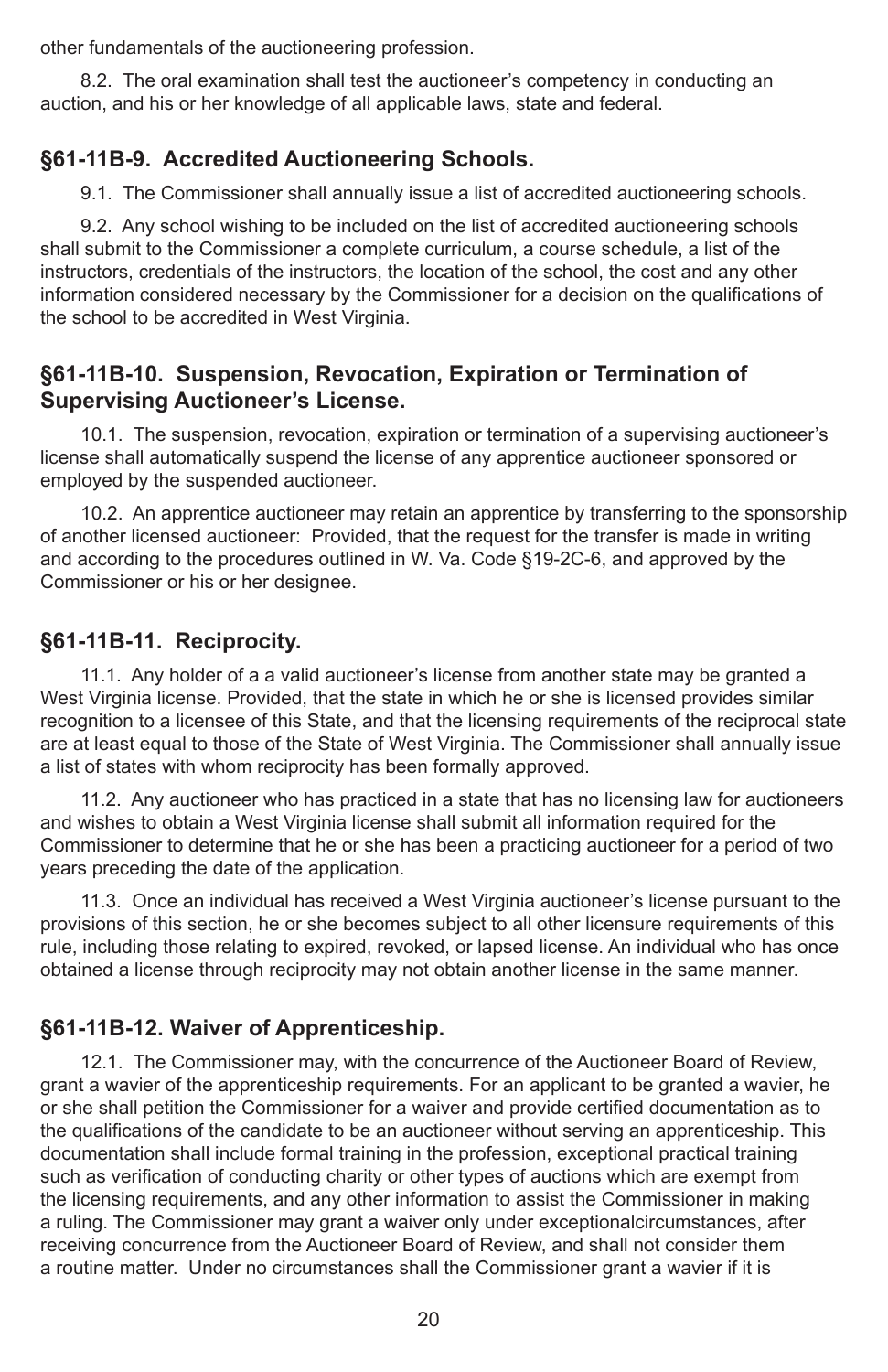determined that experience in the profession has been gained as a result of auctioneering which was not in compliance with the laws and rules of the State of West Virginia or the State where the experience was gained.

12.2. To be a sponsoring auctioneer of an apprentice, the auctioneer must have held an auctioneer's license for at least two (2) consecutive years and can sponsor no more than two (2) apprentice auctioneers at any time.

12.3. If an applicant seeks a wavier of apprenticeship based on his or her inability to find a sponsoring auctioneer, the Commissioner may assign an auctioneer in good standing with the Department to serve as sponsoring auctioneer for the applicant.

#### **§61-11B-13. Advertising.**

13.1. Any circular or other printed material advertising a sale shall contain the name and license number of the auctioneer conducting the sale, the name and license number of any apprentice auctioneer assisting with the sale, and the date, place and exact time of the auction.

 13.1.a. An advertisement for an auction for which the auctioneer has not yet been selected, such as an auction advertised by a firm with multiple auctioneers, shall contain the name and license number of the auctioneer in charge.

 13.1.b. An auctioneer performing an auction shall announce his or her name and license number at the beginning of his or her sale, or otherwise display that information when he or she is performing an auction.

 13.2. Absolute and estate auctions must satisfy the advertising requirements set forth in W. Va. Code §19-2C-10.

#### **§61-11B-14. Contracts.**

14.1. All contracts between an auctioneer and a seller shall meet, at a minimum, the requirements set forth in W. Va. Code §19-2C-9, including the following guidelines:

14.1.a. The contract shall be executed in duplicate;

14.1.b. The contract shall specifically state the amount of time to settle the account with the consignors, which is within fourteen (14) calendar days of the sale unless otherwise stated in the contract.

14.2. An apprentice auctioneer may not contract directly with a client.

14.3. All auction house contracts for the sale of property must comply with the requirements set forth in W. Va. Code §19-2C-9 and this rule. All auction house contracts with auctioneers must be in writing.

14.4. All contracts must be retained by the auctioneer and/or auction house for a period of three years following the date on which the sale was completed, and are subject to inspection by the Commissioner upon request.

#### **§61-11B-15. Board of Review.**

15.1. The Board of Review shall meet at the call of the Commissioner or his or her designee to review the findings of an investigation resulting from a verified complaint received by the Department or an investigation initiated by the Department's own actions.

15.2. The Board of Review shall review these findings, all of the material related to the investigation, and any other material considered by the Board to be appropriate. The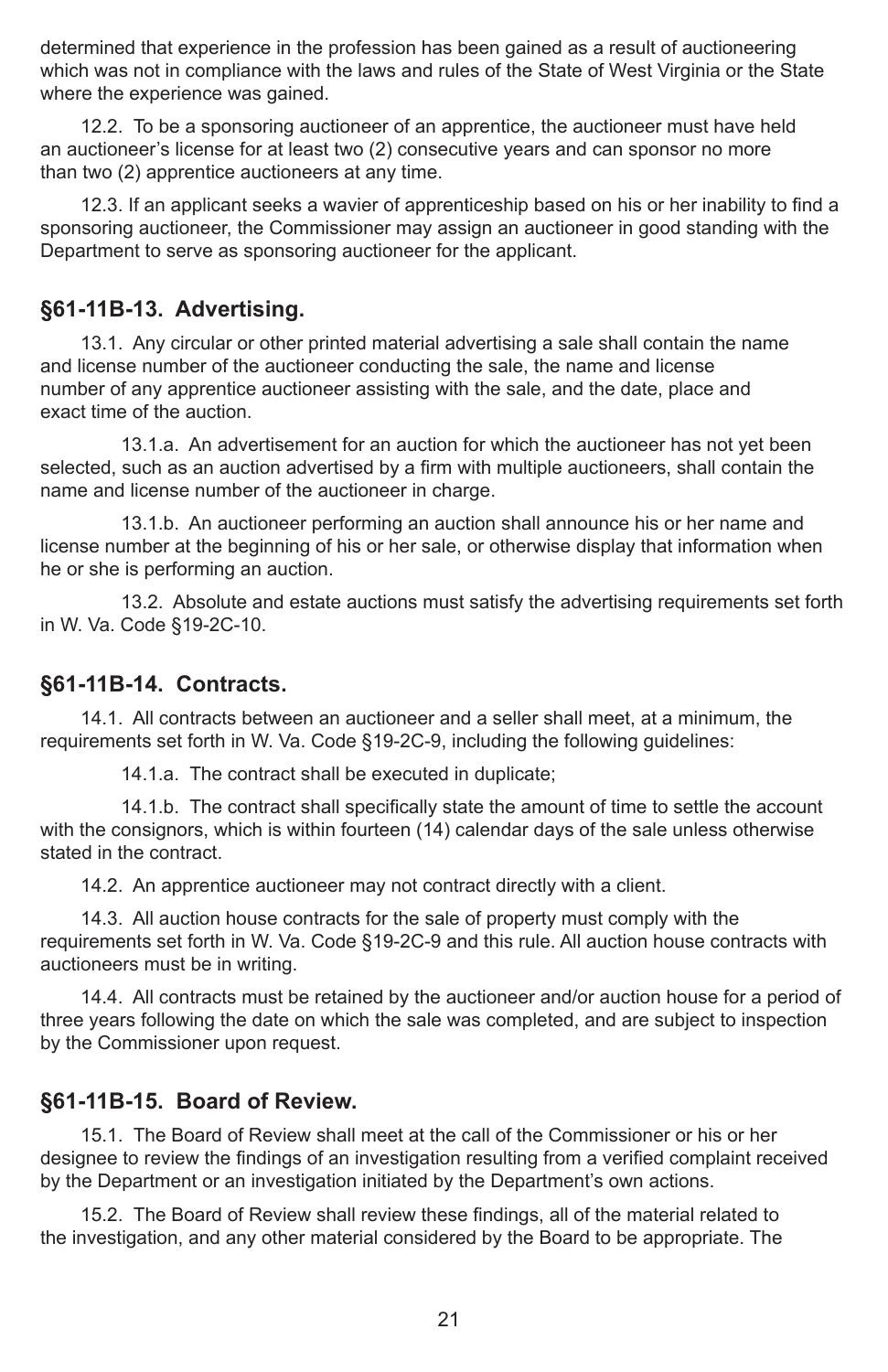Board of review shall make a recommendation, in writing, to the Commissioner as to the course of action for the Commissioner on the complaint. Such recommendation may include a recommendation for the Commissioner to impose an increased bond amount, pursuant to section 4.1. Board decisions shall be majority decisions of those members present. A quorum of two (2) members is required for Board action.

15.3. When considered appropriate by the Commissioner, or his or her designee, the Board may meet via telephone conference call, but shall only provide a recommendation after receiving and reviewing hard copies of the material pertinent to the complaint.

15.4. A member of the staff of the Department, appointed by the Commissioner, shall serve as staff for the Board and shall be responsible for the presentation of each complaint. The staff member shall not participate in the discussions beyond the reasonable explanation of the facts of the complaint.

#### **§61-11B-16. Licensing and Fees.**

16.1. Any person who wishes to conduct an auction as an auctioneer may apply for a license on forms prescribed by the commissioner. A nonreturnable fifty dollar (\$50) application fee and hundred dollar (\$100) license fee shall accompany each application.

16.2. The approved applicant shall take an examination to become a licensed auctioneer or apprentice auctioneer at the regularly scheduled time and place designated. The examination fee is fifty dollars (\$50), in addition to any other required fees.

 16.2.a. An applicant, who has previously paid the examination fee and successfully completed the apprentice auctioneer's examination, is not required to pay an additional fee for the auctioneer exam.

16.3. A license expires June 30 of each year, The fee for the annual renewal of the auctioneer or apprentice auctioneer's license is hundred dollars (\$100).

 16.3.a. Renewals received more than thirty (30) days after the expiration date are subject to a late renewal fee of twenty-five dollars (\$25), in addition to the annual renewal fee.

 16.3.b. Renewals received more than sixty (60) days after the expiration date are subject to a late renewal fee of fifty dollars (\$50), in addition to the annual renewal fee.

 16.3.c. Renewals received more than ninety (90) days after the expiration date are subject to a late renewal fee of seventy-five dollars (\$75), in addition to the annual renewal fee.

 16.3.d. Renewals received more than one hundred and twenty (120) days after the expiration date are subject to a late renewal fee of one hundred dollars (\$100), in addition to the annual renewal fee.

 16.3.e. For purposes of the assessment of late fees, a renewal application must be complete and contain all necessary information and documentation to process the renewal before it is considered received by the Department.

16.4. If a duplicate or replacement license or license reflecting a change in information is required, the auctioneer or apprentice auctioneer shall submit with the request a fee of five dollars (\$5).

16.5. The fee for the transfer of the license of an apprentice auctioneer to a new employer auctioneer is fifteen dollars (\$15).

16.6. To obtain an auctioneer license by reciprocity, the applicant must meet the qualifications required in W. Va. Code 19-2C and submit a nonreturnable fifty dollar (\$50) application fee and one hundred dollars (\$100) license fee with each application.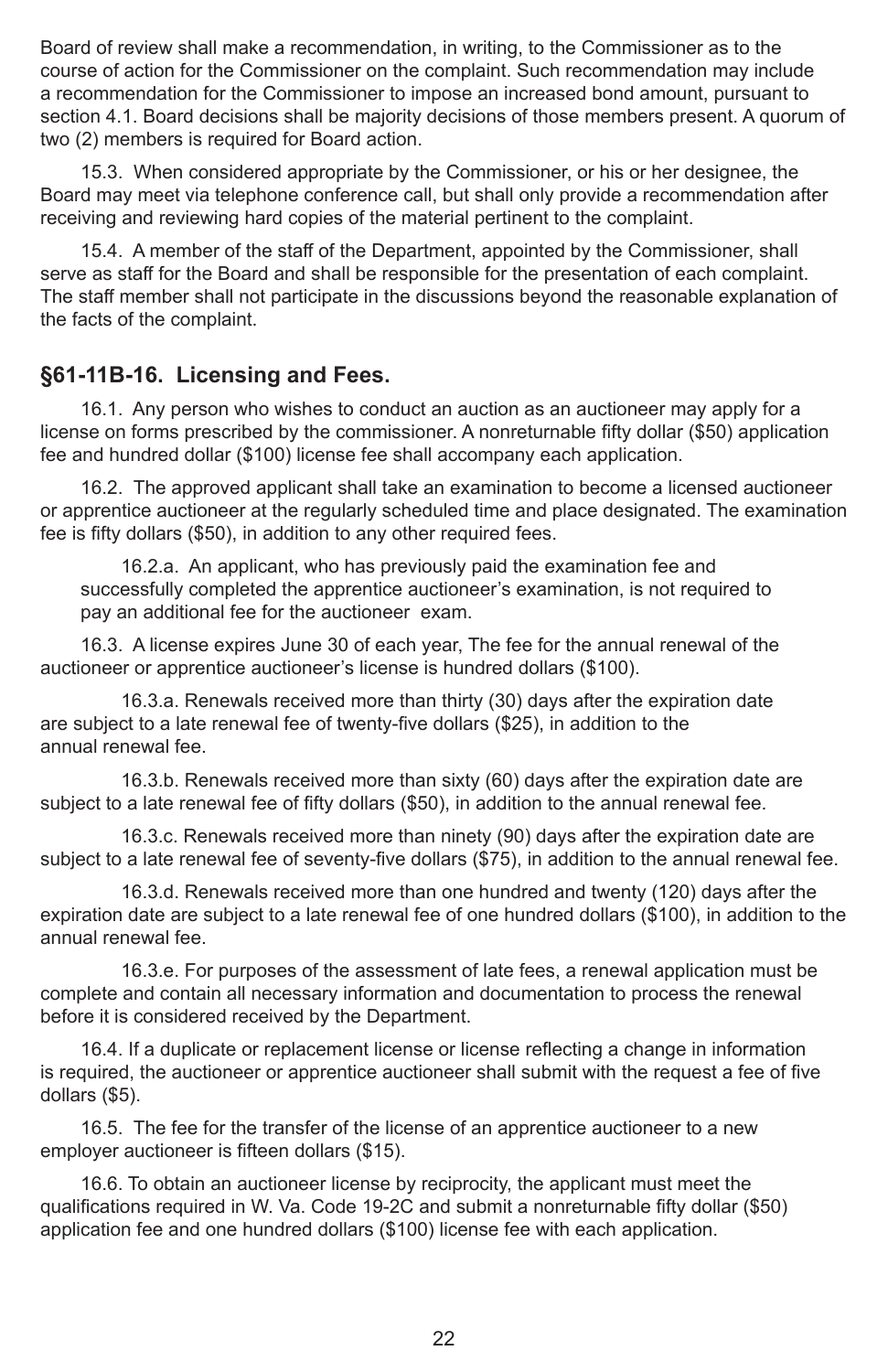16.7 The fee for an auction house to register with the Department is one hundred dollars (\$100) annually.

#### **§61-11B-17. Auctioneering Exemptions.**

17.1. A person who does not have a West Virginia auctioneer license may conduct an auction on behalf of a charitable organization, provided the person conducting the auction:

 17.1.a. Receives no monetary compensation for his or her services, or for any services associated with the charitable event.

 17.1.b. Does not engage in any activities related to the sale, such as soliciting items, setting minimum bids, or other traditional auctioneering activities, other than volunteer auction services; and

17.1.c. Records charitable auctions on forms prescribed by the commissioner.

 17.1.d. An unlicensed auctioneer may only conduct four (4) charitable auctions in a 12-month period. Special requests to allow for more than four (4) charitable auctions per licensed year may be submitted to the Commissioner in writing, detailing specific reasons to exceed the charitable auction limit and justification for not acquiring West Virginia auctioneer license.

17.2. Any person listing goods for sale at public auction or auction on the Internet which includes live, real-time, extended, or any similar such event as may be devised with the development of technology or any combination of such and increases in bid increments, is subject to the rules and regulations set forth therein and W.Va. Code 19-2C.

 17.2.a. The provisions of this section do not apply to e-commerce corporations or marketplaces that facilitate or provide consumer-to-consumer or business-to-consumer sales through its website and provide internal buyer and seller protections to its participants, e.g., eBay or similar auction-based websites.

 17.2.b. Auctions that are held utilizing a platform owned or operated by the person offering the items for sale at public auction or auction are not subject to this exemption, and the individual operating such a website or software must hold a license to conduct those auctions

#### **§61-11B-18. Auction Houses.**

18.1. Any individual or business entity operating as an auction house is required to register with the Commissioner, on a form to be prescribed by the Commissioner.

 18.1.a. Each auction house shall be required to pay the registration fee set forth in section sixteen of this rule.

18.1.b. The registration shall also include a verification stating that, by engaging in auction house activities, it is subject to the oversight of the Commissioner, the Board of Review, and the requirements of §19-2C-1 et seq.

18.2. An auction house or auction firm shall, at the time it submits its registration, file the surety bond required by section four of this rule.

18.3. Auction house registrations shall expire on June 30 of each year. Each auction house must annually renew its registration.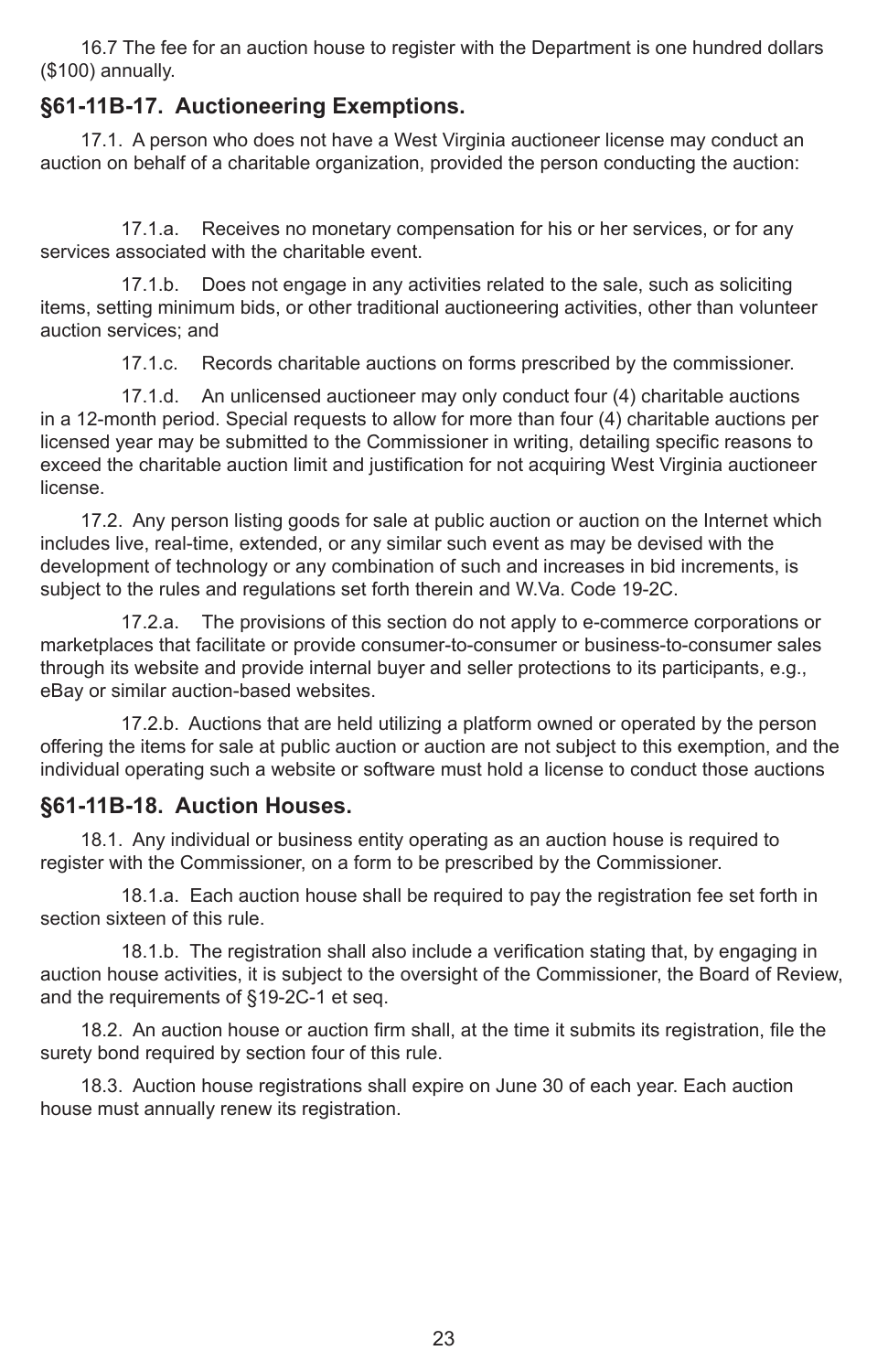# **PUBLIC MARKETS**

*Chapter 19, Article 2A. Public Markets*

#### **§19-2A-10. Licensing of weighmen and auctioneers; application and fee; sale of livestock by weight.**

It shall be unlawful for any person to serve in the capacity of weighman, or auctioneer at any public market without first having secured a license. Applications for such licenses shall be made on forms furnished by the commissioner and shall be accompanied by a fee of two dollars and fifty cents for either weighman or auctioneer and shall contain such information as may be required.

All livestock sold by weight at any public market shall be sold subject to weight at place of sale on day sold by auctioneer.

#### **§19-2A-13. Unlawful for licensed weighman, grader or auctioneer to buy or trade at market in which employed; false weights.**

It shall be unlawful for any weighman, grader, or auctioneer, licensed in accordance with the provisions of this article, to buy or trade in any livestock or other agricultural and horticultural products, graded, weighed, or auctioned by him, either for himself or partnership at any public market in which he is employed, or to misweigh or falsely report any weights or otherwise fraudulently manipulate the scales to produce a weight other than the true and actual weight of any livestock, poultry, or other agricultural and horticultural products consigned to and sold at any public market.

*The following are portions of the Public Markets Regulations (61-CSR-11) that pertain to auctioneers:*

5.7. Auctioneer, application and duties. Auctioneers shall be licensed as required under article two-c, chapter nineteen of the West Virginia Code.

5.7.1. In case of a dispute between bidders, the auctioneer is authorized to settle such dispute by reopening the bid and reselling to the highest bidder.

5.7.2. An auctioneer, when offering livestock for sale at any public market for immediate slaughter, shall publicly announce that such livestock may be purchased for immediate slaughter only.

5.7.3. An auctioneer, when selling livestock received, entered and/or offered for sale by any public market for feeding and breeding purposes, shall publicly announce that such livestock may be purchased for feeding or breeding purposes.

5.7.4. An auctioneer, when selling livestock by weight, shall announce the weight of such livestock before same is sold. When any livestock is sold he shall announce the name of the person or firm buying said livestock. When livestock is sold to a person representing himself as agent or order buyer for another person, the auctioneer shall announce the name of the agent or order buyer, and, if possible, the name of the person for whom the livestock was purchased. The auctioneer shall also announce the price at which said livestock was sold. Such announcements shall be in an audible voice that can be heard throughout the sale arena by persons of average hearing.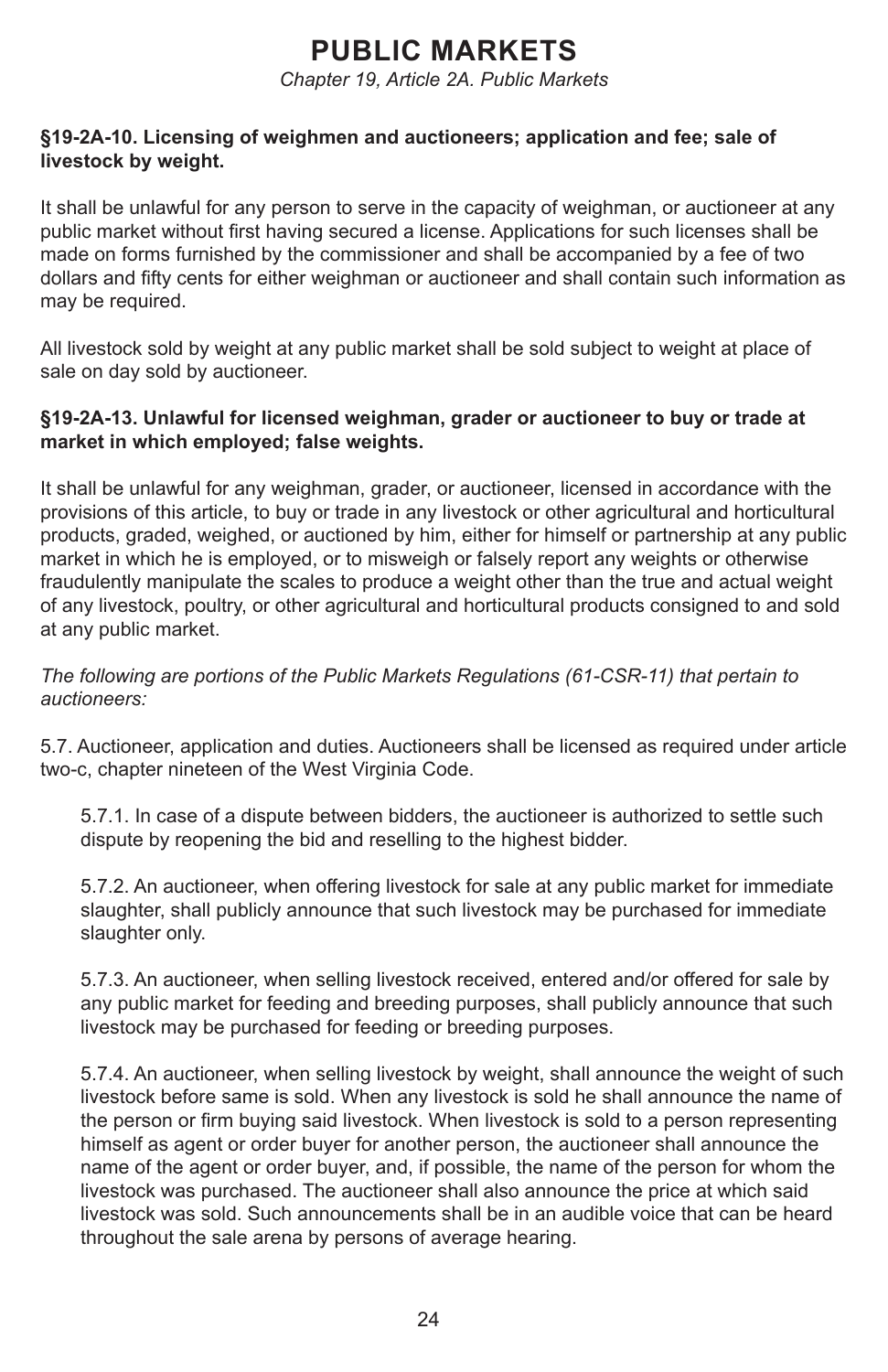# **UNIFORM COMMERCIAL CODE**

West Virginia Code, Chapter 46 Provisions that pertain directly to auctioneers:

46-2-328. Sale by Auction 46-9-501. Filing Office

The entire code can be found in your local library under West Virginia Code, Chapter 46 or online at http://www.legis.state.wv.us/WVCODE/Code.cfm?chap=46&art=1

#### **§46-2-328. Sale by auction.**

(1) In a sale by auction if goods are put up in lots each lot is the subject of a separate sale.

(2) A sale by auction is complete when the auctioneer so announces by the fall of the hammer or in other customary manner. Where a bid is made while the hammer is falling in acceptance of a prior bid the auctioneer may in his discretion reopen the bidding or declare the goods sold under the bid on which the hammer was falling.

(3) Such a sale is with reserve unless the goods are in explicit terms put up without reserve. In an auction with reserve the auctioneer may withdraw the goods at any time until he announces completion of the sale. In an auction without reserve, after the auctioneer calls for bids on an article or lot, that article or lot cannot be withdrawn unless no bid is made within a reasonable time. In either case a bidder may retract his bid until the auctioneer's announcement of completion of the sale, but a bidder's retraction does not revive any previous bid.

(4) If the auctioneer knowingly receives a bid on the seller's behalf or the seller makes or procures such a bid, and notice has not been given that liberty for such bidding is reserved, the buyer may at his option avoid the sale or take the goods at the price of the last good faith bid prior to the completion of the sale. This subsection shall not apply to any bid at a forced sale.

#### OFFICIAL COMMENT

ALR references. – Title to goods, as between purchaser from, and one who entrusted them to, auctioneer, 36 ALR2d 1362. Withdrawal of property from auction sale, 37 ALR2d 1049 Auctioneer's action got commissions against seller, 38 ALR4th 170. Auction sales under UCC § 2-328, 44 ALR4th 110. ART 5. FILING.

Subpart 1. Filing Offi ce; Contents and Effectiveness of Financing Statement.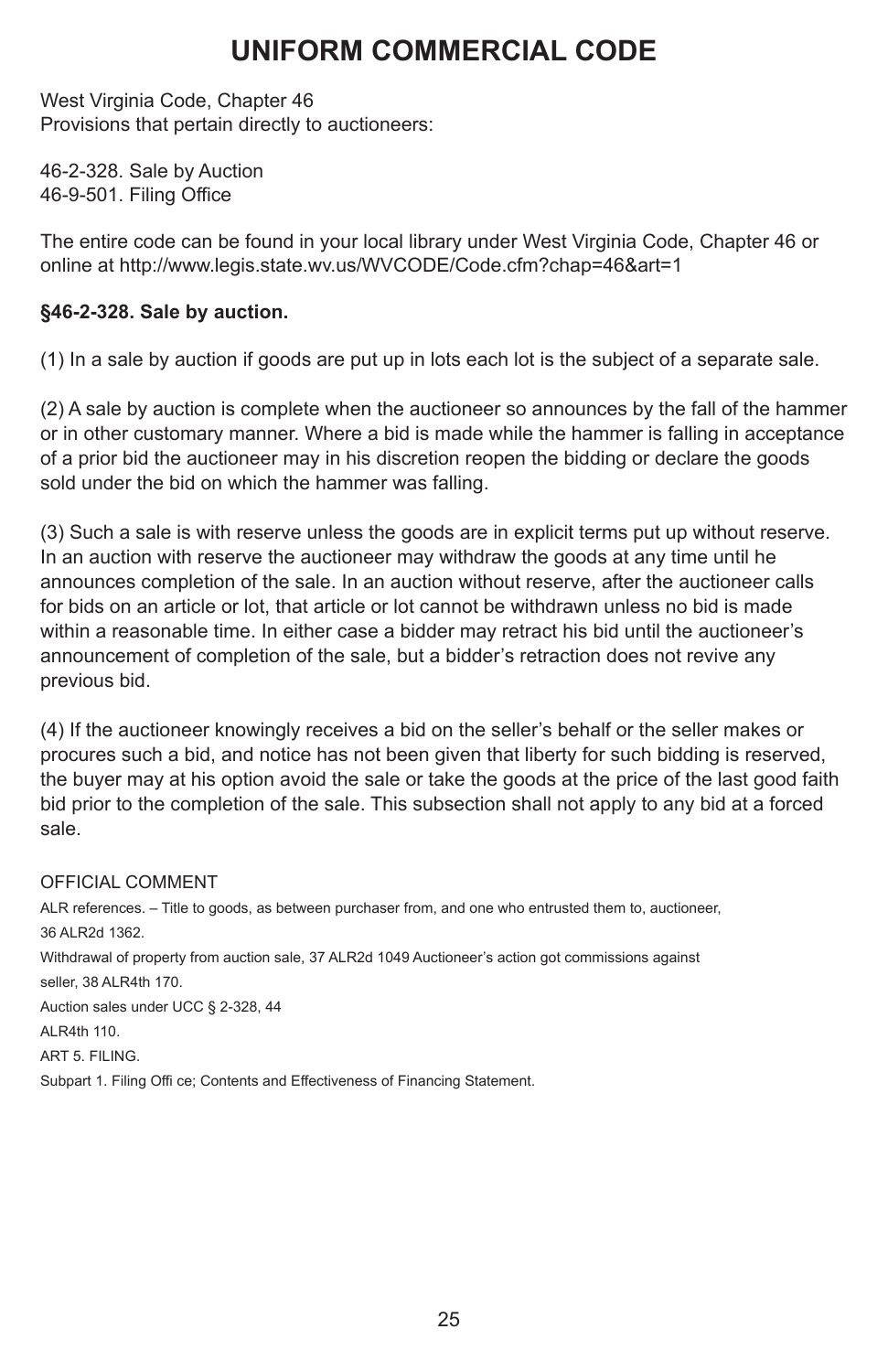#### **§46-9-501. Filing office.**

(a) Filing offices. Except as otherwise provided in subsection (b) of this section, if the local law of this state governs perfection of a security interest or agricultural lien, the office in which to file a financing statement to perfect the security interest or agricultural lien is:

(1) The office designated for the filing or recording of a record of a mortgage on the related real property, if:

(A) The collateral is as-extracted collateral or timber to be cut; or

(B) The financing statement is filed as a fixture filing and the collateral is goods that are or are to become fixtures; or

(2) The office of the secretary of state, in all other cases, including a case in which the collateral is goods that are or are to become fixtures and the financing statement is not filed as a fixture filing.

(b) Filing office for transmitting utilities. The office in which to file a financing statement to perfect a security interest in collateral, including fixtures, of a transmitting utility is the office of secretary of state. The financing statement also constitutes a fixture filing as to the collateral indicated in the financing statement which is or is to become fixtures.

#### OFFICIAL COMMENT

s1. Source. Derived from former section 9-401.

2. Where to File. Subsection (a) indicates where in a given state a financing statement is to be filed. Former article 9 afforded each state three alternative approached, depending on the extent to which the state desires central filing (usually within the Secretary of State), local filing (usually with a county office), of both. As comment 1 to former section 9-401 observed, "The principal advantage of state-wide filing is ease of access to the credit information which the files exist to provide. Consider for example the national distributor who wishes to have current information about the credit standing of the thousands of persons he sells to on credit. The more completely the files are centralized on a state-wide basis, the easier the cheaper it becomes to procure credit information; the more the files are scattered in local filing units, the more burdensome and costly." Local filing increases the net costs of secured transactions also by increasing uncertainty and the number of required filings. Any benefit that local filing may have had in the 1950s is not insubstantial.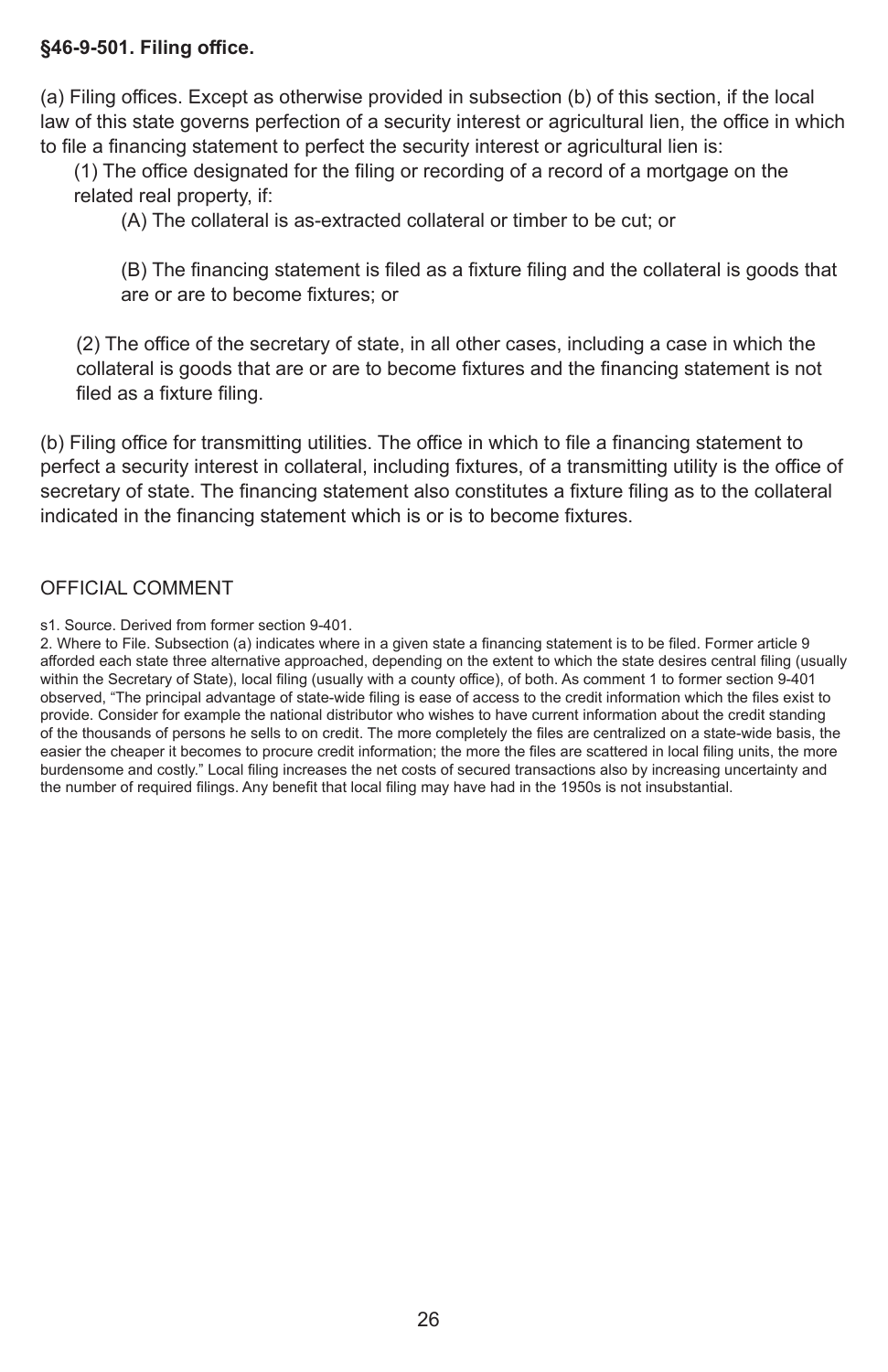# **AUCTIONEERS AND SALES TAX**

*Publication TSD-364 (03/2018) https://tax.wv.gov/Documents/TSD/tsd364.pdf*

This publication is intended to present general information about sales tax as it applies to auctioneers. It is not a substitute for tax laws or administrative regulations.

#### **Fees and Services.**

An auctioneer commissioned to sell property on behalf of another, and who is licensed under West Virginia Code 19-2C-1, is not providing a service that is subject to the consumers sales and service tax. Services, fees or commissions received by an unlicensed auctioneer would be subject to the tax.

#### **Auctioneers are responsible for collecting sales tax from purchases.**

Auctioneers are responsible for collecting sales tax from those who buy taxable goods at auctions and for remitting that tax to the State Tax Department. A municipal tax may also be applicable.

#### **Not all goods sold at auction are taxable.**

Auctioneers need to be familiar with the laws governing taxability of the goods sold at auction. For instance, a person may sell items of tangible personal property through an auctioneer on four separate occasions during the year without subjecting the property to sales tax, even though the auctioneer may make numerous sales for other clients during the year. Each of these occasions is considered an "isolated transaction."

An example of an isolated transaction is when an auctioneer is hired to auction the furnishings and equipment from an owner's home or farm on a one-time basis. This also applies to sheriffs' sales and sales under chattel deeds of trust.

If an owner engages an auctioneer more than four times a year, the isolated transaction exemption ceases to apply and all sales by that owner become taxable. Items that are purchased solely for resale are not subject to sales tax. Purchasers of such items must present a properly completed Certificate of Exemption (form F0003) to the auctioneer to qualify for the tax exemption.

#### **Purchases for use in business are taxable.**

An Auctioneer must pay tax on all of his or her purchases for use in business except purchases for resale.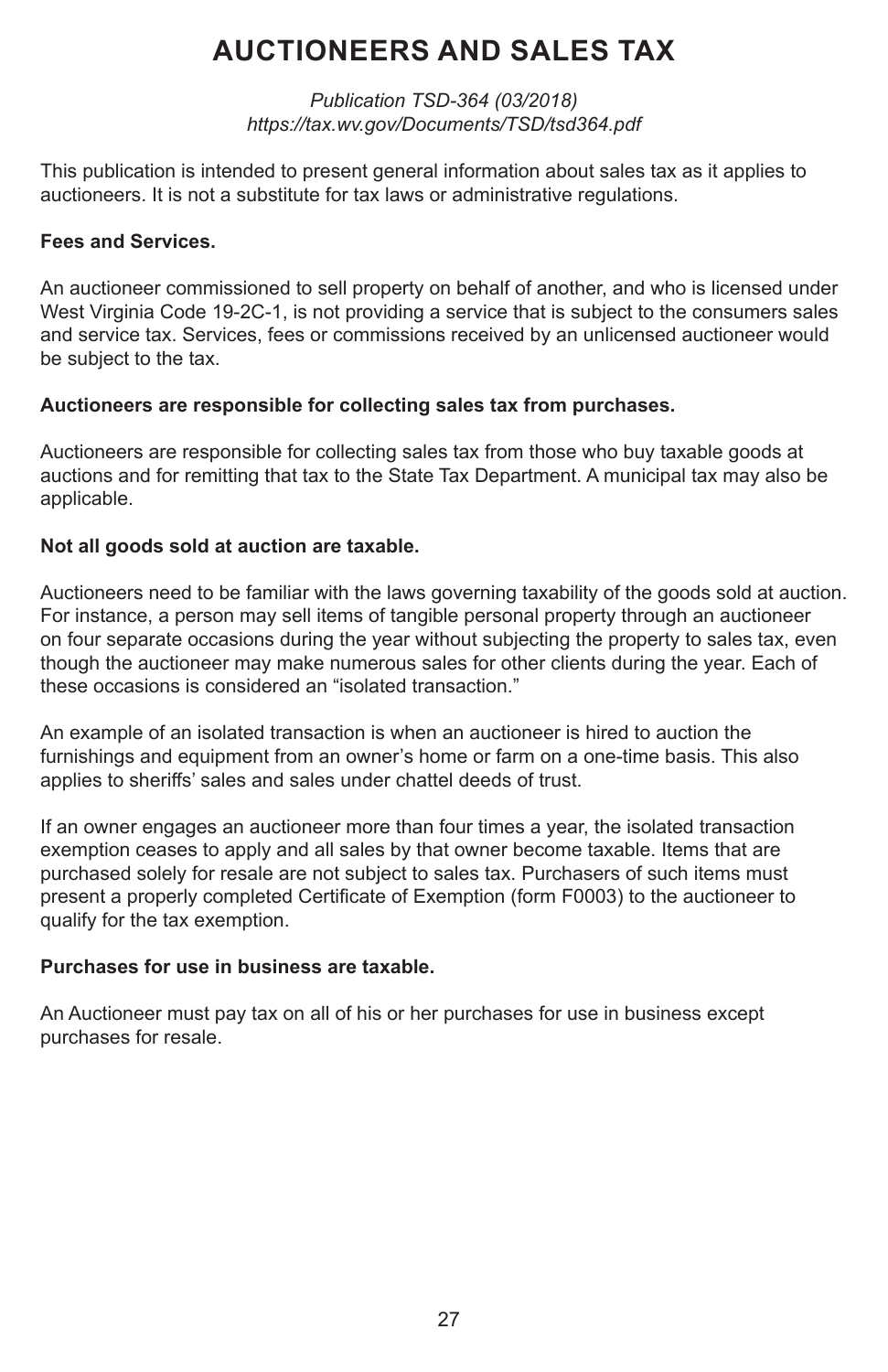# **RECIPROCAL STATES**

#### **Alabama State Board of Auctioneers**

610 South McDonough St. Montgomery, AL 36104 (334) 269-9990 or (866) 873-4264 www.auctioneer.state.al.us

#### **Florida Board of Auctioneers**

1940 N. Monroe St. Tallahassee, FL 32399-0783 (850) 487-1395 www.myfloridalicense.com/DBPR/pro/ auct/index.html

#### **Georgia Auctioneer Commission**

237 Coliseum Dr. Macon, GA 31217-3858 (478) 207-2440 www.sos.ga.gov/

#### **Indiana Professional Licensing Agency**

Attn: Auctioneer Group 402 W. Washington St. Room W-072 Indianapolis, IN 46204-2700 (317) 234-3040 www.in.gov/pla/auction.htm

#### **Kentucky Board of Auctioneers**

2819 Ring Road, Suite 200 Elizabethtown, KY 42701 (502) 429-7145 www.auctioneers.ky.gov

#### **North Carolina Auctioneering Licensing Board**

108 Ber Creek Dr. Fuqua-Varina, NC 27526 (919) 567-2844 www.ncalb.org

#### **Ohio Department of Agriculture**

**Auctioneer Program** 8995 East Main St.

Reynoldsburg, OH 43068 (614) 728-6240 www.ohioagriculture.gov/auction

#### **Commonwealth of Pennsylvania**

State Board of Auctioneer Examiners P.O. Box 2649 Harrisburg, PA 17105-2649 (717) 783-3397 www.dos.state.pa.us/auct

#### **South Carolina Auctioneers**

**Commission** P.O. Box 11329 Columbia, SC 29211-1329 (803) 896-4501 www.llr.state.sc.us/pol/auctioneers/

#### **Tennessee Auctioneer Commission**

500 James Robertson Parkway Nashville, TN 37243-1152 (615) 741-3600 www.tn.gov/regboards/auction/

# **Texas Department of Licensing &**

**Regulations** P.O. Box 12157 Austin, TX 78711 (512) 463-6599 www.tdlr.texas.gov/

#### **Virginia Auctioneers Board Department of Professional & Occupational Regulation**

9960 Mayland Dr., Suite 400 Richmond, VA 23233-1485 (804) 367-8506 www.dpor.virginia.gov/boards/ auctioneers/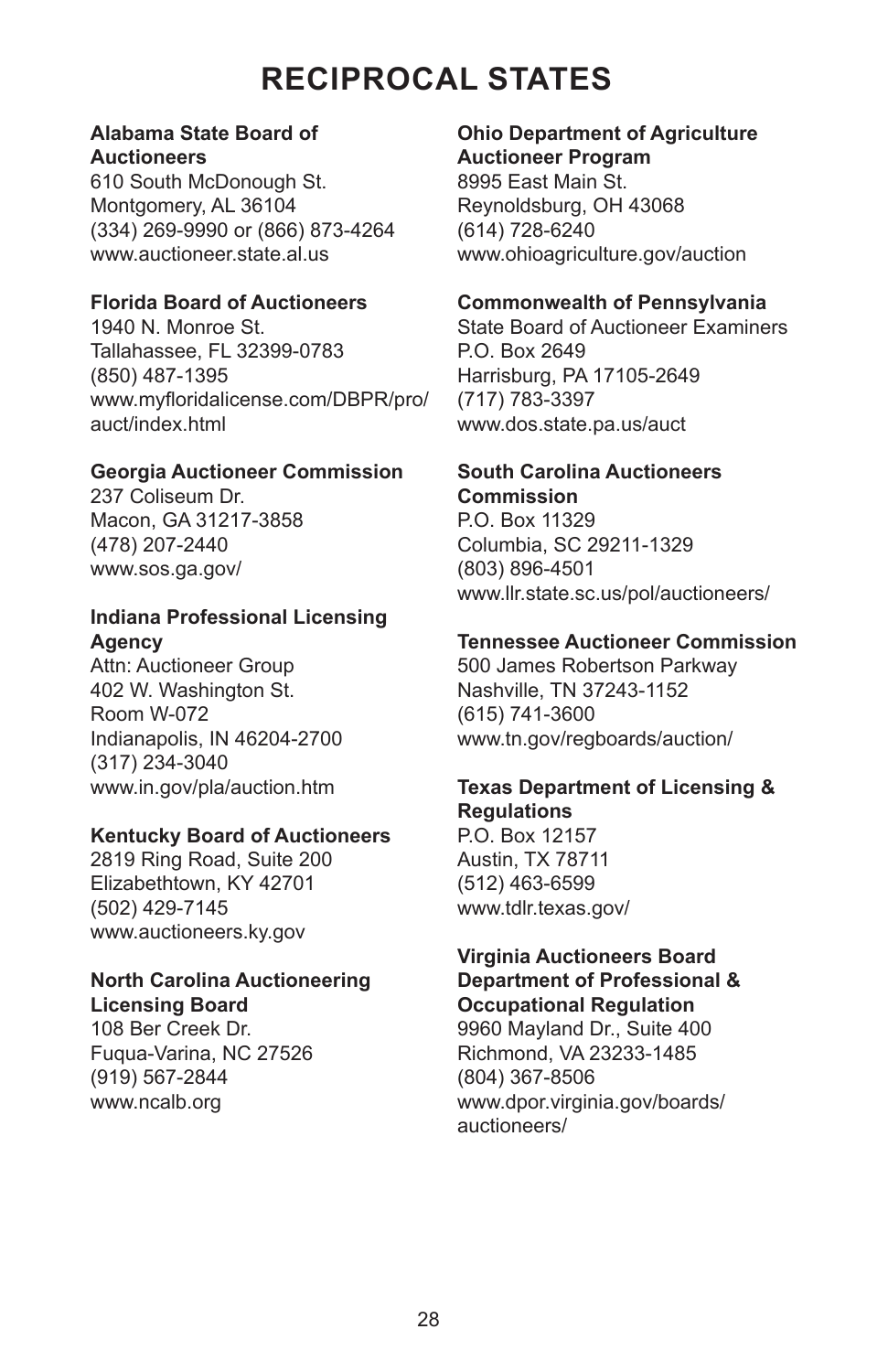# **APPROVED AUCTIONEERING SCHOOLS**

#### **Continental Auctioneers School**

P.O. Box 346 Mankato, MN 56002-0346 (507) 625-5595 www.auctioneerschool.com

#### **Florida Auctioneer Academy**

P.O. Box 121279 Clermont, FL 34712-1279 (407) 886-4900 (800) 422-9155 www.f-a-a.com

#### **International Auction School**

Douglas Auctions Route 5 South Deerfield, MA 01373 (413) 665-2877 www.douglasauctioneers.com

#### **Kentucky Auction Academy**

2435 Fitzgerald Industrial Dr. Bowling Green, KY 42104 (270) 780-9513 www.kentuckyauctionacademy.com

#### **Mendenhall School of Auctioneering**

P.O. Box 7344 High Point, NC 27264 (336) 887-1165 (888) 833-0316 www.mendenhallschool.com

#### **Missouri Auction School**

12905 S. 71 Highway #121 Grandview, MO 64030 (800) 835-1955 www.auctionschool.com

#### **Nashville Auction School**

112 West Lauderdale St. Tullahoma, TN 37388 (931) 393-4735 (800) 543-7061 www.learntoauction.com

#### **The Ohio Auction School**

4949 Hendron Rd. Groveport, OH 43125 (614) 836-2754 www.theohioauctionschool.com

#### **Reppert School of Auctioneering**

6851 Madison Avenue Indianapolis, IN 46227 (317) 300-1075 www.reppertschool.com

#### **Southeastern School of**

**Auctioneering** 315 Eastview Rd. Pelzer, SC 29669 (864) 947-2000 (800) 689-5654 www.SSAuctioneering.info

#### **Texas Auction Academy**

c/o Mike Jones P.O. Box 803503 Dallas, TX 75380-3503 (972) 387-4200 www.texasauctionacademy.com

#### **The Walton School of Auctioneering**

7996 Boneta Rd. Ste. B Wadsworth, OH 44281 (330) 607-3687 (800) 369-2818 www.waltonauctionsite.com

#### **World Wide College of Auctioneering**

P.O. Box 949 Mason City, IA 50402-0949 (800) 423-5242 www.worldwidecollegeofauctioneering. com